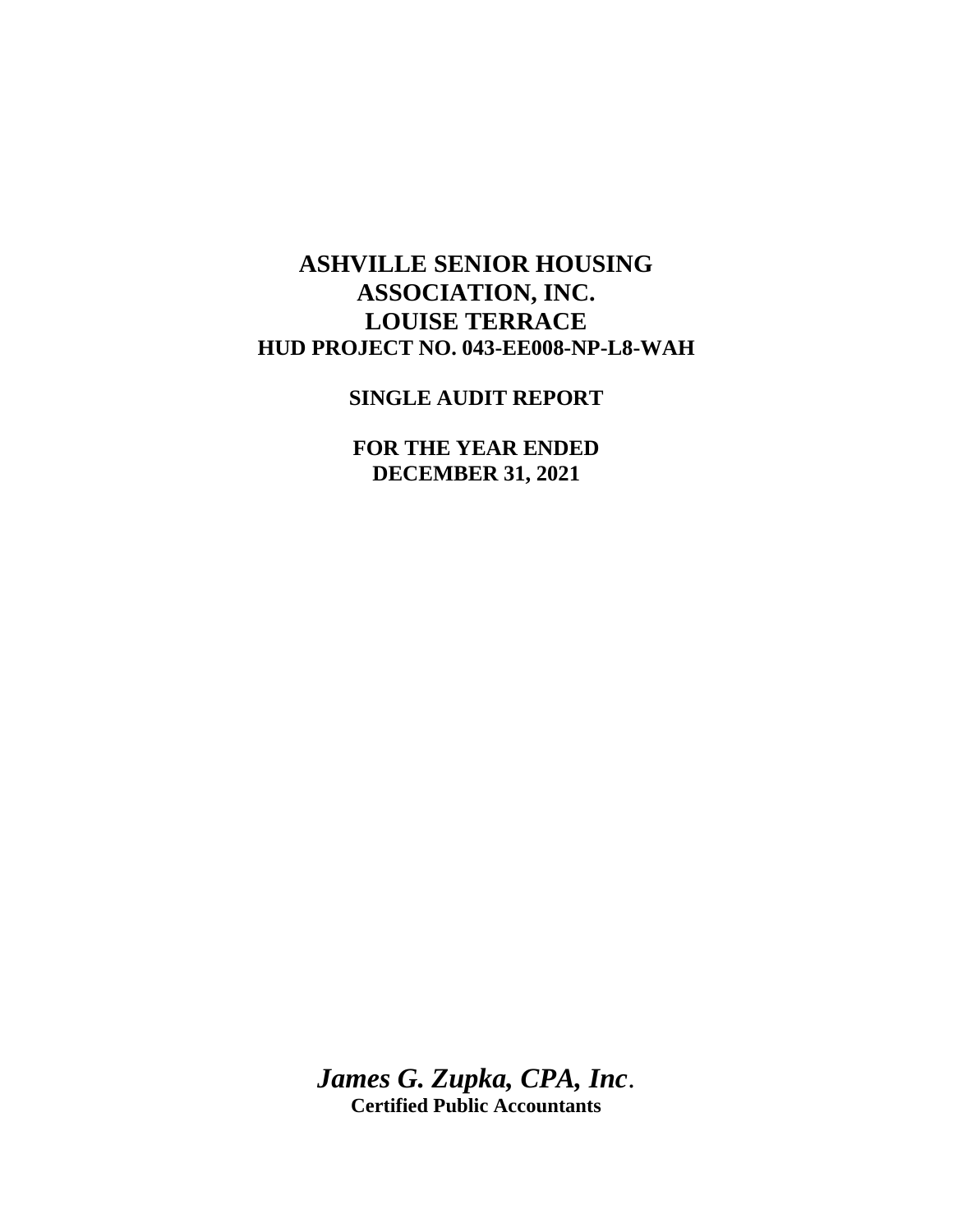# **ASHVILLE SENIOR HOUSING ASSOCIATION, INC. LOUISE TERRACE HUD PROJECT NO. 043-EE008-NP-L8-WAH SINGLE AUDIT REPORT FOR THE YEAR ENDED DECEMBER 31, 2021**

| <b>TABLE OF CONTENTS</b>                                                                                                                                                                                                                                       | PAGE                                    |
|----------------------------------------------------------------------------------------------------------------------------------------------------------------------------------------------------------------------------------------------------------------|-----------------------------------------|
| Independent Auditor's Report                                                                                                                                                                                                                                   | $1-3$                                   |
| <b>Financial Statements:</b>                                                                                                                                                                                                                                   |                                         |
| <b>Statement of Financial Position</b><br>Statement of Activities and Changes in Net Assets<br><b>Statement of Cash Flows</b>                                                                                                                                  | 4<br>5<br>6                             |
| Notes to the Financial Statements                                                                                                                                                                                                                              | $7-10$                                  |
| Supplementary Information Required by HUD:                                                                                                                                                                                                                     |                                         |
| <b>Statement of Net Position Data</b><br><b>Statement of Activities Data</b><br><b>Reserve for Replacements</b><br><b>Residual Receipts</b><br>Computation of Surplus Cash, Distributions, and Residual Receipts - Annual<br>Changes in Property and Equipment | 11<br>$12 - 13$<br>14<br>14<br>14<br>15 |
| Schedule of Expenditures of Federal Awards                                                                                                                                                                                                                     | 16                                      |
| Notes to the Schedule of Expenditures of Federal Awards                                                                                                                                                                                                        | 17                                      |
| Report on Internal Control Over Financial Reporting and on Compliance and<br>Other Matters Based on an Audit of Financial Statements Performed in<br>Accordance with Government Auditing Standards                                                             | 18-19                                   |
| Report on Compliance for Each Major Program and Report on Internal Control<br>Over Compliance Required by The Uniform Guidance                                                                                                                                 | $20 - 22$                               |
| Schedule of Findings and Questioned Costs                                                                                                                                                                                                                      | 23                                      |
| Schedule of Prior Year Audit Findings and Recommendations                                                                                                                                                                                                      | 24                                      |
| Mortgagor's Certification                                                                                                                                                                                                                                      | 25                                      |
| Managing Agent's Certifications                                                                                                                                                                                                                                | 26                                      |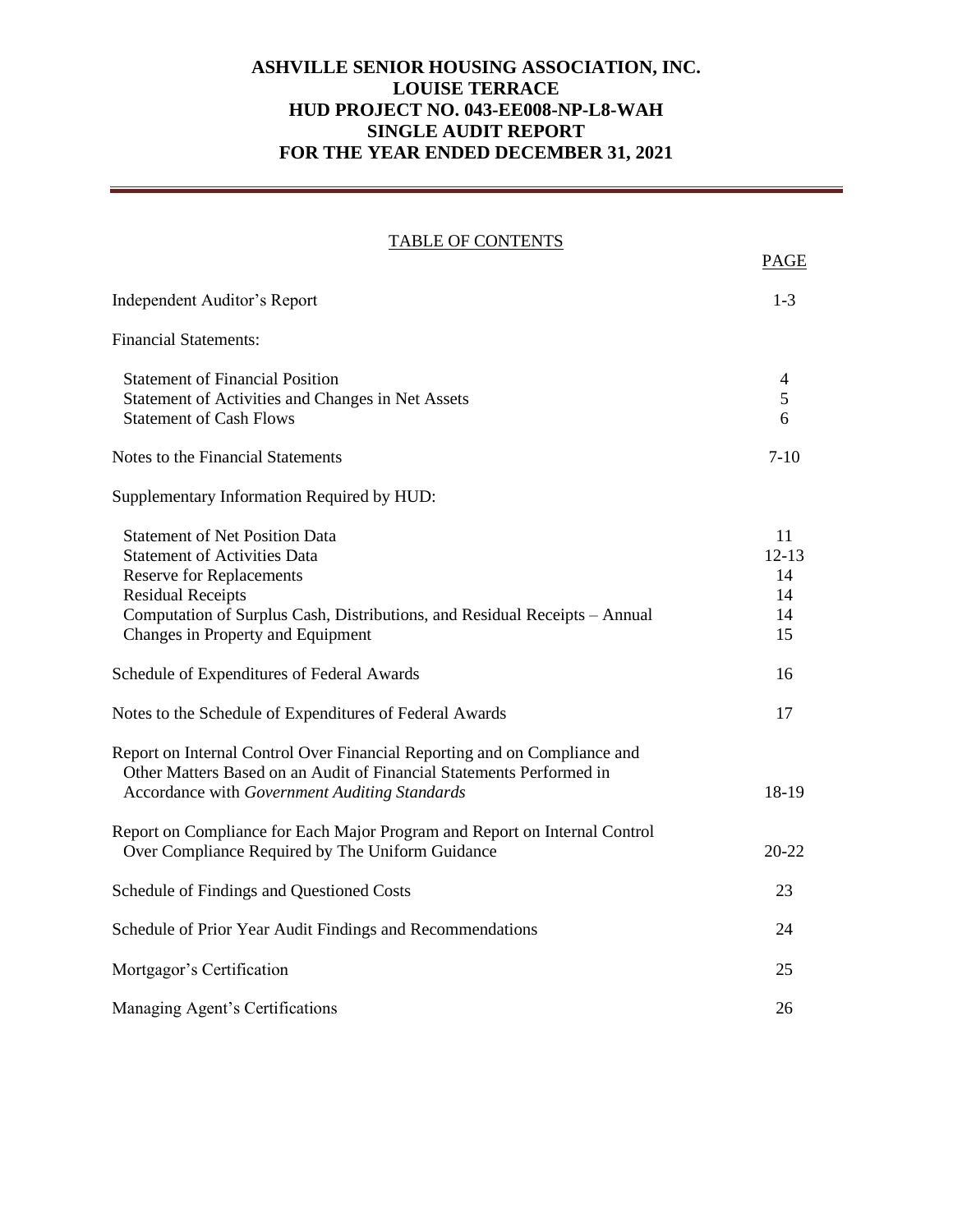# **JAMES G. ZUPKA, C.P.A., INC.**

*Certified Public Accountants 5240 East 98th Street Garfield Hts., Ohio 44125*

\_\_\_\_\_\_\_\_\_\_\_\_\_\_\_\_\_

Member American Institute of Certified Public Accountants (216) 475 - 6136 Ohio Society of Certified Public Accountants

### **INDEPENDENT AUDITOR'S REPORT**

To the Partners of Ashville Senior Housing Association, Inc.

### **Report on the Audit of the Financial Statements**

### *Opinion*

We have audited the financial statements of Ashville Senior Housing Association, Inc., HUD Project No. 043-EE008-NP-L8-WAH, which comprise the statement of financial position as of December 31, 2021, and the related statement of activities and changes in net assets and cash flows for the year then ended, and the related notes to the financial statements.

In our opinion, the accompanying financial statements present fairly, in all material respects, the financial position of the Ashville Senior Housing Association, Inc. as of December 31, 2021, and the changes in net assets and its cash flows for the year then ended in accordance with accounting principles generally accepted in the United States of America.

### *Basis for Opinion*

We conducted our audit in accordance with auditing standards generally accepted in the United States of America (GAAS) and the standards applicable to financial audits contained in *Government Auditing Standards*, issued by the Comptroller General of the United States. Our responsibilities under those standards are further described in the Auditor's Responsibilities for the Audit of the Financial Statements section of our report. We are required to be independent of the Ashville Senior Housing Association, Inc., and to meet our other ethical responsibilities, in accordance with the relevant ethical requirements related to our audit. We believe that the audit evidence we have obtained is sufficient and appropriate to provide a basis for our audit opinion.

### *Responsibilities of Management for the Financial Statements*

Management is responsible for the preparation and fair presentation of the financial statements in accordance with accounting principles generally accepted in the United States of America, and for the design, implementation, and maintenance of internal control relevant to the preparation and fair presentation of financial statements that are free from material misstatement, whether due to fraud or error.

In preparing the financial statements, management is required to evaluate whether there are conditions or events, considered in the aggregate, that raise substantial doubt about the Ashville Senior Housing Association, Inc.'s ability to continue as a going concern for one year after the date the financial statements are issued.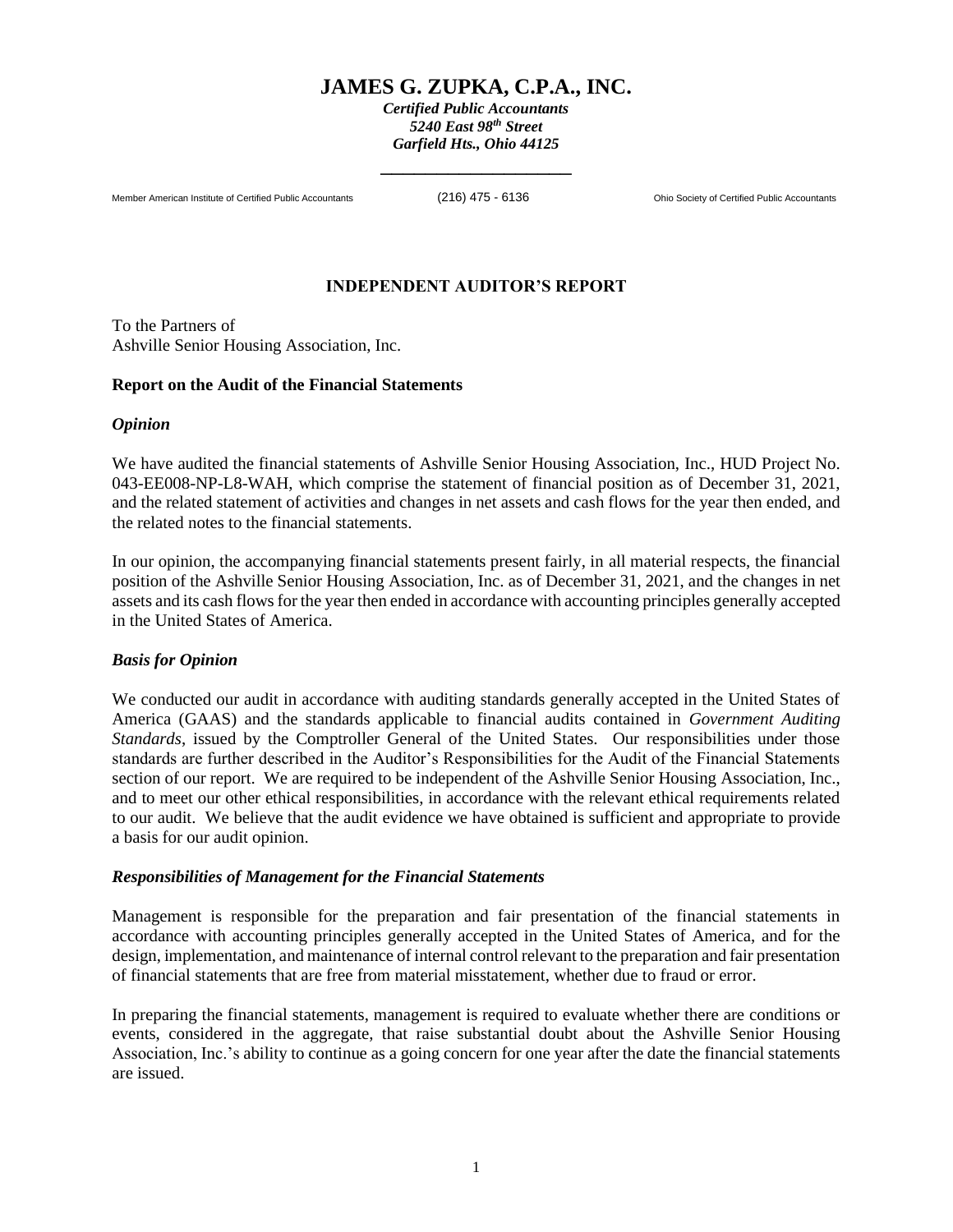### *Auditor's Responsibilities for the Audit of the Financial Statements*

Our objectives are to obtain reasonable assurance about whether the financial statements as a whole are free from material misstatement, whether due to fraud or error, and to issue an auditor's report that includes our opinions. Reasonable assurance is a high level of assurance but is not absolute assurance and therefore is not a guarantee that an audit conducted in accordance with GAAS and *Government Auditing Standards* will always detect material misstatement when it exists. The risk of not detecting a material misstatement resulting from fraud is higher than for one resulting from error, as fraud may involve collusion, forgery, intentional omissions, misrepresentations, or the override of internal control. Misstatements are considered material if there is a substantial likelihood that, individually or in the aggregate, they would influence the judgment made by a reasonable user based on the financial statements.

In performing an audit in accordance with GAAS and *Government Auditing Standards*, we

- exercise professional judgment and maintain professional skepticism throughout the audit.
- identify and assess the risks of material misstatement of the financial statements, whether due to fraud or error, and design and perform audit procedures responsive to those risks. Such procedures include examining, on a test basis, evidence regarding the amounts and disclosures in the financial statements.
- obtain an understanding of internal control relevant to the audit in order to design audit procedures that are appropriate in the circumstances, but not for the purpose of expressing an opinion on the effectiveness of the Ashville Senior Housing Association, Inc.'s internal control. Accordingly, no such opinion is expressed.
- evaluate the appropriateness of accounting policies used and the reasonableness of significant accounting estimates made by management, as well as evaluate the overall presentation of the financial statements.
- conclude whether, in our judgment, there are conditions or events, considered in the aggregate, that raise substantial doubt about the Ashville Senior Housing Association, Inc.'s ability to continue as a going concern for a reasonable period of time.

We are required to communicate with those charged with governance regarding, among other matters, the planned scope and timing of the audit, significant audit findings, and certain internal control-related matters that we identified during the audit.

### *Supplementary Information*

Our audit was conducted for the purpose of forming an opinion on the financial statements as a whole. The accompanying supplementary information included on pages 11 through 15 is presented for purposes of additional analysis as required by the *Uniform Financial Reporting Standards* issued by the U.S. Department of Housing and Urban Development, Office of the Inspector General, and is not a required part of the financial statements. The accompanying schedule of expenditures of federal awards, as required by Title 2 U.S. Code of Federal Regulations (CFR) Part 200, *Uniform Administrative Requirements, Cost Principles and Audit Requirements for Federal Awards,* is presented for purposes of additional analysis and is not a required part of the financial statements. Such information is the responsibility of management and was derived from and relates directly to the underlying accounting and other records used to prepare the financial statements. The information has been subjected to the auditing procedures applied in the audit of the financial statements and certain additional procedures, including comparing and reconciling such information directly to the underlying accounting and other records used to prepare the financial statements or to the financial statements themselves, and other additional procedures in accordance with auditing standards generally accepted in the United States of America. In our opinion, the information is fairly stated, in all material respects, in relation to the financial statements as a whole.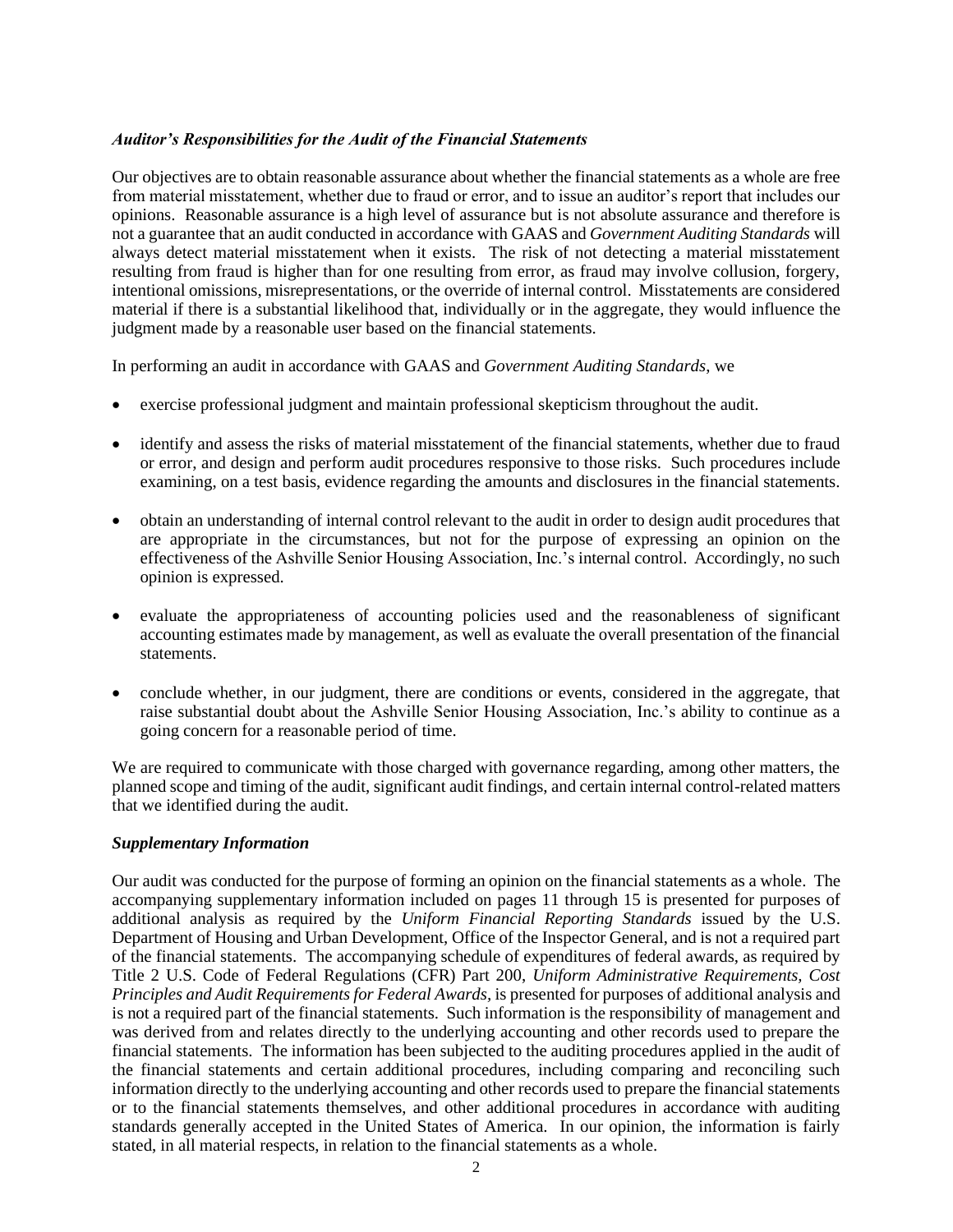#### **Other Reporting Required by** *Government Auditing Standards*

In accordance with *Government Auditing Standards*, we have also issued a report dated March 30, 2022, on our consideration of the Ashville Senior Housing Association, Inc.'s internal control over financial reporting and on our tests of its compliance with certain provisions of laws, regulations, contracts, grant agreements, and other matters. The purpose of that report is solely to describe the scope of our testing of internal control over financial reporting and compliance and the results of that testing, and not to provide an opinion on the effectiveness of the Ashville Senior Housing Association, Inc's internal control over financial reporting or on compliance. Those reports are an integral part of an audit performed in accordance with *Government Auditing Standards* in considering the Ashville Senior Housing Association, Inc.'s control over financial reporting and compliance.

Jamesch. Zupka, CPA, Inc.

James G. Zupka, CPA, Inc. Certified Public Accountants

March 30, 2022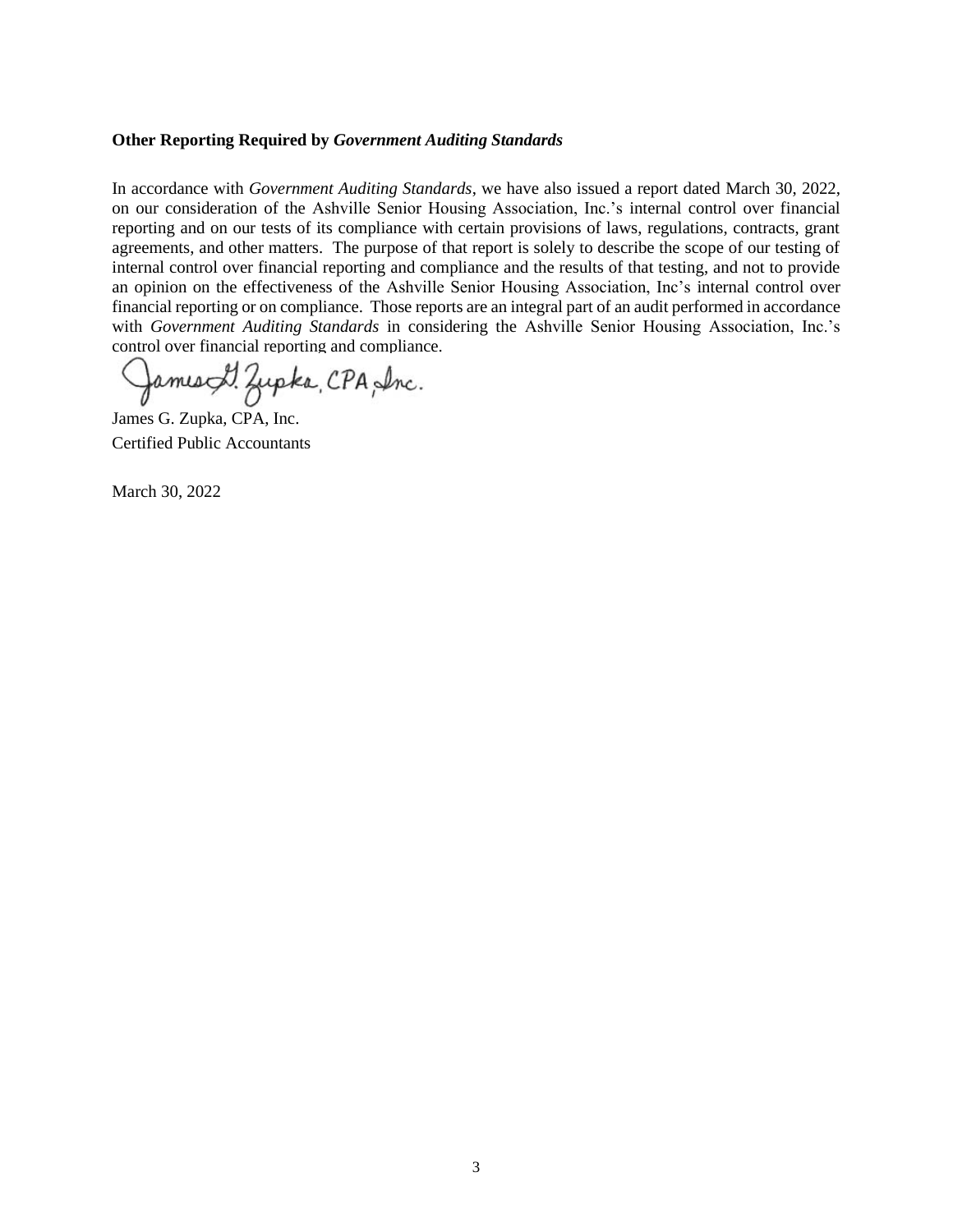# **ASHVILLE SENIOR HOUSING ASSOCIATION, INC. HUD PROJECT 043-EE008-NP-L8-WAH STATEMENT OF FINANCIAL POSITION DECEMBER 31, 2021**

### **ASSETS**

| <b>Current Assets</b>                   |               |
|-----------------------------------------|---------------|
| Cash and Cash Equivalents               | \$<br>2,174   |
| <b>Accounts Receivable</b>              | 3,240         |
| <b>Funded Reserves</b>                  | 232,380       |
| Deposits Held in Trust                  | 13,222        |
| <b>Other Current Assets</b>             | 7,236         |
| <b>Total Current Assets</b>             | 258,252       |
| <b>Property and Equipment</b>           |               |
| Land and Improvements                   | 390,039       |
| <b>Building</b>                         | 1,538,508     |
| Furniture, Fixtures, and Equipment      | 222,334       |
|                                         | 2,150,881     |
| Less: Accumulated Depreciation          | (1,485,993)   |
| <b>Net Property and Equipment</b>       | 664,888       |
| <b>TOTAL ASSETS</b>                     | 923,140<br>\$ |
| <b>LIABILITIES AND NET DEFICIT</b>      |               |
| <b>Current Liabilities</b>              |               |
| Accounts Payable                        | \$<br>5,530   |
| <b>Accrued Real Estate Taxes</b>        | 24,162        |
| <b>Other Current Liabilities</b>        | 15,310        |
| <b>Total Current Liabilities</b>        | 45,002        |
| <b>Long-Term Liabilities</b>            |               |
| Mortgage Note Payable                   | 1,947,500     |
| <b>Total Long-Term Debt</b>             | 1,947,500     |
| <b>Total Liabilities</b>                | 1,992,502     |
| <b>Net Deficit</b>                      | (1,069,362)   |
| <b>TOTAL LIABILITIES AND NET ASSETS</b> | 923,140<br>\$ |

See accompanying notes to the financial statements.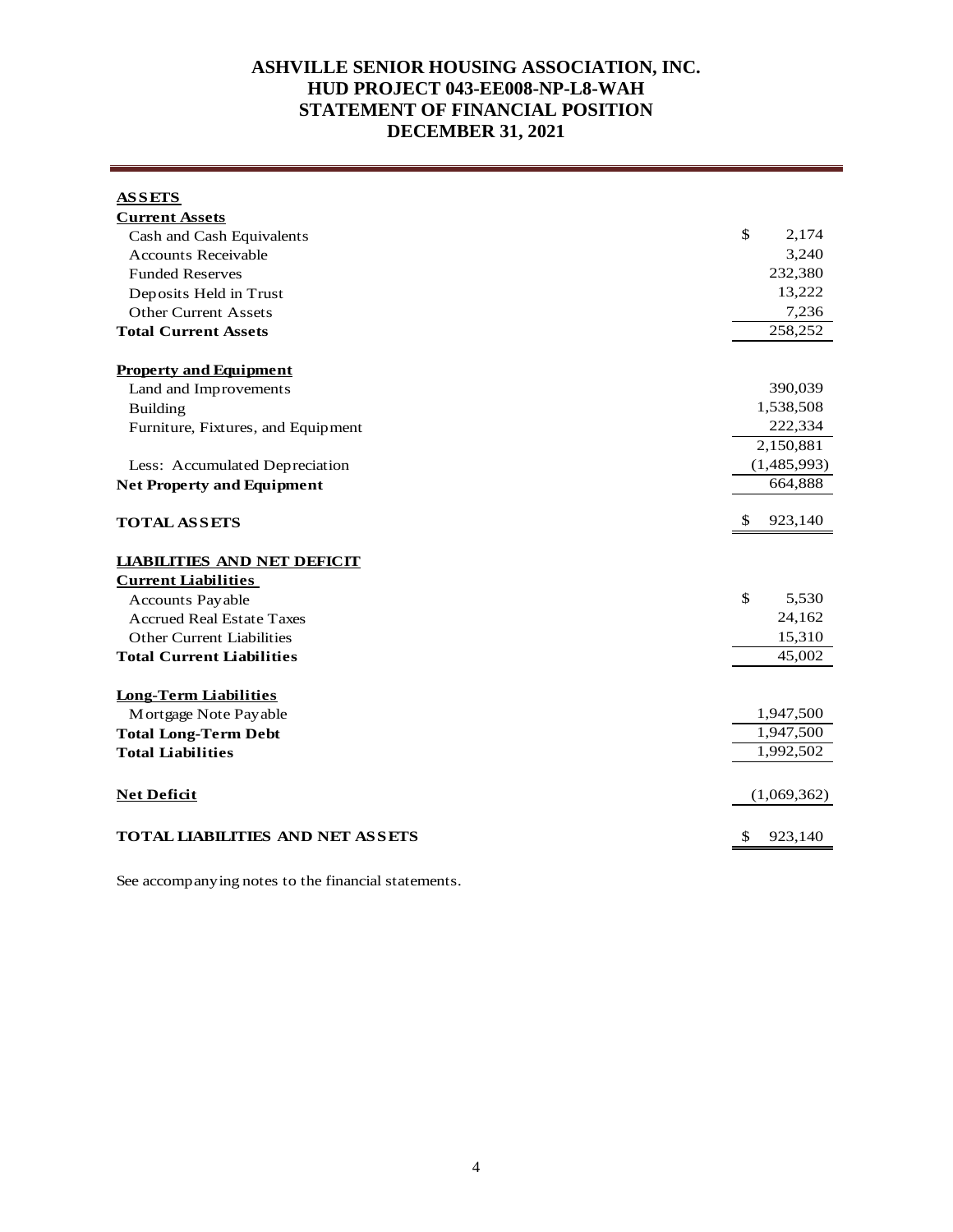# **ASHVILLE SENIOR HOUSING ASSOCIATION, INC. HUD PROJECT 043-EE008-NP-L8-WAH STATEMENT OF ACTIVITES AND CHANGES IN NET ASSETS FOR THE YEAR ENDED DECEMBER 31, 2021**

| <b>REVENUE</b>                   |    |             |
|----------------------------------|----|-------------|
| <b>Rent Revenue</b>              | \$ | 264,566     |
| <b>Finance Revneue</b>           |    | 230         |
| Other Revenue                    |    | 5,219       |
| <b>TOTAL REVENUE</b>             |    | 270,015     |
| <b>EXPENSES</b>                  |    |             |
| Program Services:                |    |             |
| <b>Utilities</b>                 |    | 68,390      |
| Operating and Maintenance        |    | 90,203      |
| Taxes and Insurance              |    | 30,310      |
| Depreciation                     |    | 61,707      |
| <b>Total Program Services</b>    |    | 250,610     |
| <b>Supporting Services:</b>      |    |             |
| Administrative                   |    | 83,345      |
| <b>Total Supporting Services</b> |    | 83,345      |
| <b>TOTAL EXPENSES</b>            |    | 333,955     |
| Change in Net Deficit            |    | (63,940)    |
| Net Deficit, Beginning of Year   |    | (1,005,422) |
| NET DEFICIT, END OF YEAR         | -S | (1,069,362) |

See accompanying notes to the financial statements.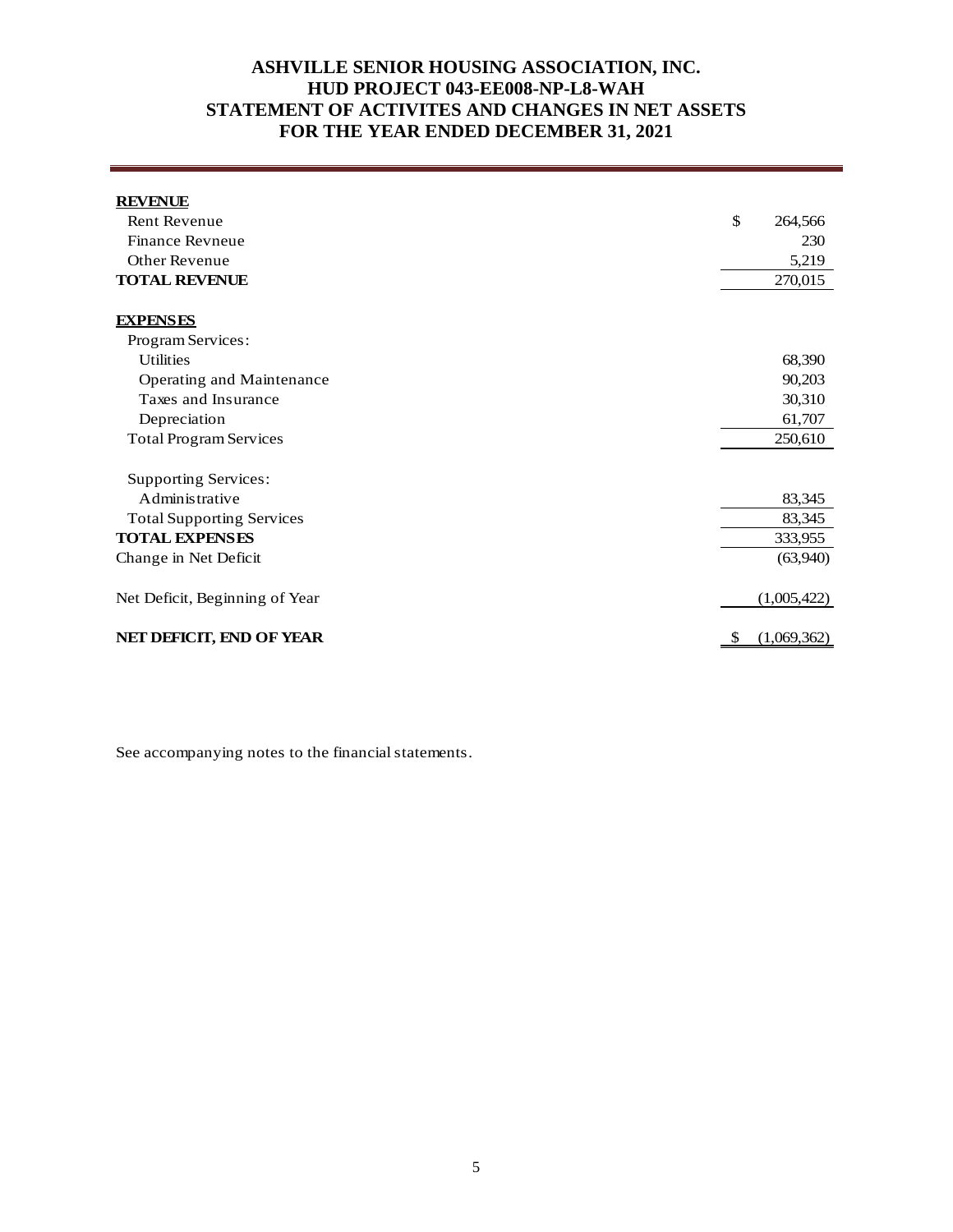# **ASHVILLE SENIOR HOUSING ASSOCIATION, INC. HUD PROJECT 043-EE008-NP-L8-WAH STATEMENT OF CASH FLOWS FOR THE YEAR ENDED DECEMBER 31, 2021**

| <b>Cash Flows from Operating Activities</b>             |                |
|---------------------------------------------------------|----------------|
| <b>Rental Receipts</b>                                  | \$262,096      |
| <b>Interest Receipts</b>                                | 28             |
| <b>Other Cash Receipts</b>                              | 5,199          |
| Administrative Disbursements                            | (40, 835)      |
| Utilities Disbursements                                 | (68,390)       |
| Payroll Disbursements                                   | (18,315)       |
| Management Disbursements                                | (30,701)       |
| <b>Real Estate Taxes</b>                                | (24, 162)      |
| Property Insurance                                      | (5,723)        |
| Operating and Maintenance Disbursements                 | (81, 340)      |
| <b>Tenant Security Deposits</b>                         | 439            |
| Disbursements for Prepaid Expenses                      | (492)          |
| <b>Net Cash Provided by Operating Activities</b>        | (2,196)        |
| <u>Cash Flows from Investing Activities</u>             |                |
| Deposits to Reserves for Replacements                   | (12, 564)      |
| Deposits to Residual Receipts                           | (3,731)        |
| Withdrawals from Reserves for Replacements              | 35,817         |
| Purchases of Property and Equipment                     | (23,280)       |
| <b>Net Cash Used by Investing Activities</b>            | (3,758)        |
| Net Increase (Decrease) in Cash and Cash Equivalents    | (5,954)        |
| Cash and Cash Equivalents at Beginning of Period        | 8,128          |
| Cash and Cash Equivalents at End of Year                | 2,174<br>-\$   |
| <b>Reconciliation of Change in Net Deficit to</b>       |                |
| <b>Net Cash Provided by Operating Activities:</b>       |                |
| Change in Net Deficit                                   | \$<br>(63,940) |
| Adjustments to Reconcile Change in Net Deficit to       |                |
| Net Cash Provided by Operating Activities:              |                |
| Depreciation                                            | 61,707         |
| Interest Income Retained in Restricted Deposit Accounts | (202)          |
| Changes in Assets and Liabilities:                      |                |
| Accounts Receivable - Tenant                            | (2,470)        |
| Prepaid Insurance                                       | (492)          |
| <b>Tenant Security Deposits</b>                         | 439            |
| <b>Accounts Payable</b>                                 | 694            |
| Other Miscellaneous                                     | 2,068          |
| <b>Net Cash Provided by Operating Activities</b>        | \$<br>(2,196)  |

See accompanying notes to the financial statements.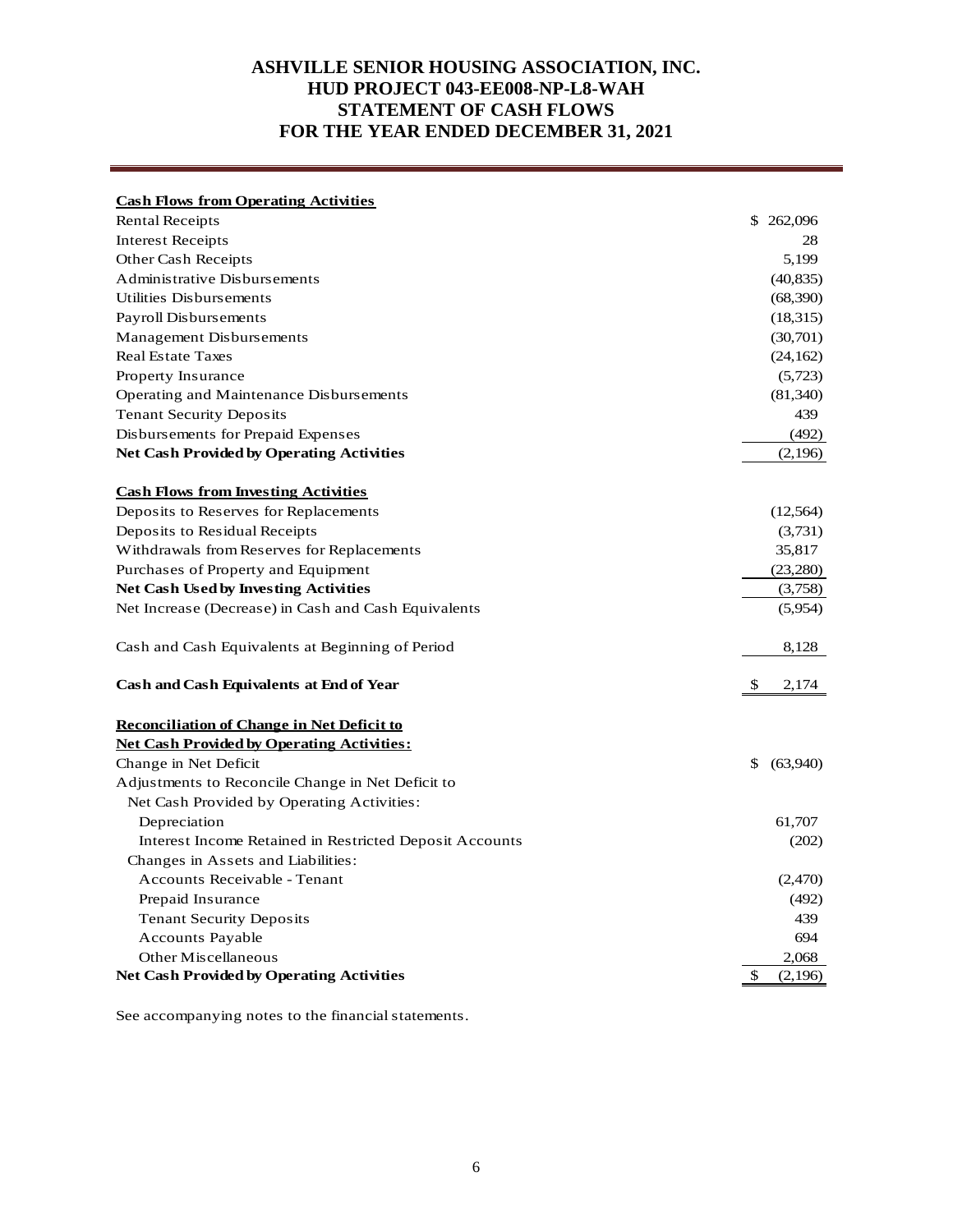### **ASHVILLE SENIOR HOUSING ASSOCIATION, INC. HUD PROJECT 043-EE008-NP-L8-WAH NOTES TO THE FINANCIAL STATEMENTS FOR THE YEAR ENDED DECEMBER 31, 2021**

### NOTE 1: **ORGANIZATION AND OPERATIONS**

Ashville Senior Housing Association, Inc. (the ASHA), Louise Terrace (the Association), is organized as a nonprofit corporation under the laws of the State of Ohio, for the purpose of developing and operating a 41- unit project located in Ashville, Ohio (the Project). Louise Terrace is insured under section 202 of the National Housing Act, with mortgage insurance provided by the Federal Housing Administration (FHA) of the Department of Housing and Urban Development.

The responsibility for management of the affairs of Louise Terrace, and the ongoing management of the Project is vested with Ashville Senior Housing Association. The Association contracts with Pickaway Metropolitan Housing Authority to provide management and maintenance services for the apartment project. Compensation for such services is determined in the management agreement.

Effective on January 10, 2015, the Association and the United States Department of Housing and Urban Development (HUD) entered into a Project Rental Assistance Contract (PRAC) whereby HUD subsidized the Project to the extent of the fair market value of the rents. The contract, which had a term of one year was revised on October 18, 2016 and includes a term of one year that automatically renews annually. This contract may be terminated by either party at the end of any calendar month with 30 days advance written notice. The amount of rental assistance received from HUD in the period was \$112,638.

### NOTE 2: **SUMMARY OF SIGNIFICANT ACCOUNTING POLICIES**

### **Basis of Preparation**

The accompanying financial statements are presented using the accrual basis of accounting. In using this method, revenues are recorded in the period they are earned and expenses are recorded in the period they are incurred.

### **Property and Equipment**

Property and equipment are carried at cost. Expenditures for additions and major improvements that significantly extend the asset's life are capitalized, while expenditures for maintenance and repairs are expensed as incurred. The Association uses the straight-line method of computing depreciation for financial reporting purposes. The estimated useful lives of the assets used for determining depreciation are

| Land Improvements                  | 15 years |
|------------------------------------|----------|
| <b>Buildings</b>                   | 40 years |
| Furniture, Fixtures, and Equipment | 7 years  |

Property and equipment are reviewed for impairment whenever events or changes in circumstancesindicate that the carrying value of an asset or asset group may not be recoverable. An impairment loss would be recognized in operations for the amount that the carrying value of an asset or asset group exceeds its fair value determined using applicable accounting standards. No impairments have been recorded.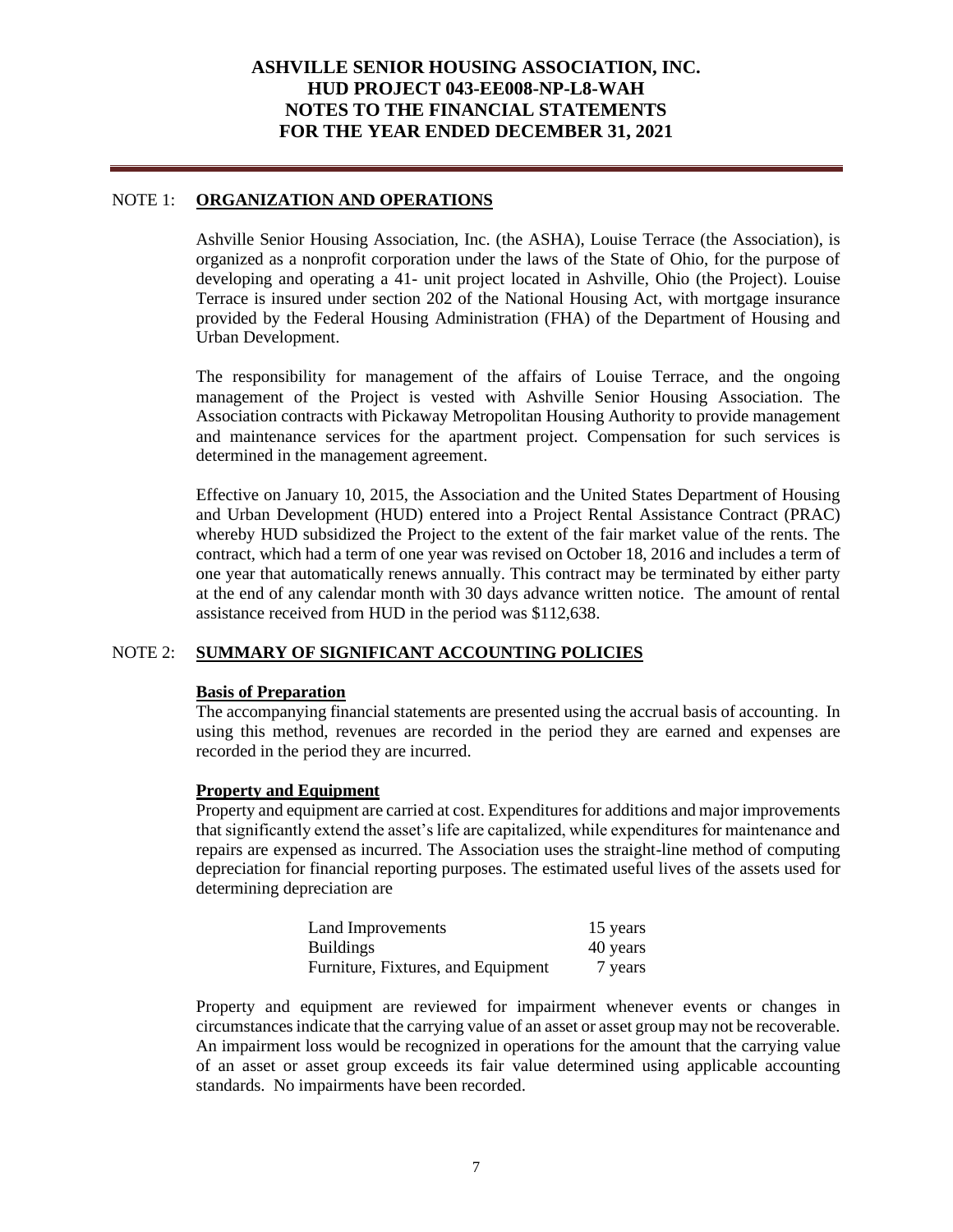## **ASHVILLE SENIOR HOUSING ASSOCIATION, INC. HUD PROJECT 043-EE008-NP-L8-WAH NOTES TO THE FINANCIAL STATEMENTS FOR THE YEAR ENDED DECEMBER 31, 2021 (CONTINUED)**

### NOTE 2: **SUMMARY OF SIGNIFICANT ACCOUNTING POLICIES** (Continued)

### **Revenue Recognition**

The Association recognizes revenue from tenant rent agreements in accordance with Accounting Standards Update (ASU) 840, *Leases*. Rental revenue is generated from base rents received through agreements with tenants and is recognized in the month earned as stated in the Agreement. Revenues from all other sources, primarily laundry, vending, and late charges, are recognized as the service is provided or the customer is charged. The Association generally meets its performance obligations related to laundry and vending services immediately.

### **Income Taxes**

The Association is exempt from income taxes under Internal Revenue Code Section  $501(c)(3)$ . Accordingly, no provision for income taxes has been recorded in the accompanying financial statements.

### **Net Assets Without Donor Restrictions**

None of the Association's net assets are subject to donor-imposed restrictions. Accordingly, all net assets are accounted for as net assets without donor restrictions.

### **Liquidity Management**

The Association has \$5,414 of financial assets available within one year of the balance sheet date for general expenditure, consisting of cash and cash equivalents of \$2,174 and accounts receivable of \$3,240. None of the financial assets are subject to restrictions that make them unavailable for general expenditure within one year of the balance sheet date. The accounts receivable are subject to implied time restrictions but are expected to be collected within one year. The Association has funded reserves set aside for significant recurring expenses such as taxes and insurance, as well as major repair and maintenance projects.

The Association has a policy to structure its financial assets to be available as its general expenditures, liabilities, and other obligations come due. In addition, the Association has a management agreement approved by the Board of Directors with the Pickaway Metropolitan Housing Authority to conduct business, including authorization of operational disbursements and expenditures, on behalf of Louise Terrace.

### **Statement of Cash Flows**

For purposes of the Statement of Cash Flows, the Association considers all highly liquid debt instruments with a maturity date of three months or less at the date of purchase to be cash equivalents. There were no cash payments for interest or income taxes for the years presented.

### **Risk Due to Concentration**

The Association's operations are concentrated in the multifamily real estate market which is a heavily regulated environment. The Association is subject to the administrative directives, rules and regulations of federal, state and local regulatory agencies, including, but not limited to, HUD. Such administrative directives, rules and regulations are subject to change by an Act of Congress or HUD and may occur with little notice or inadequate funding to pay for the related cost, including the additional administrative burden to comply with a change.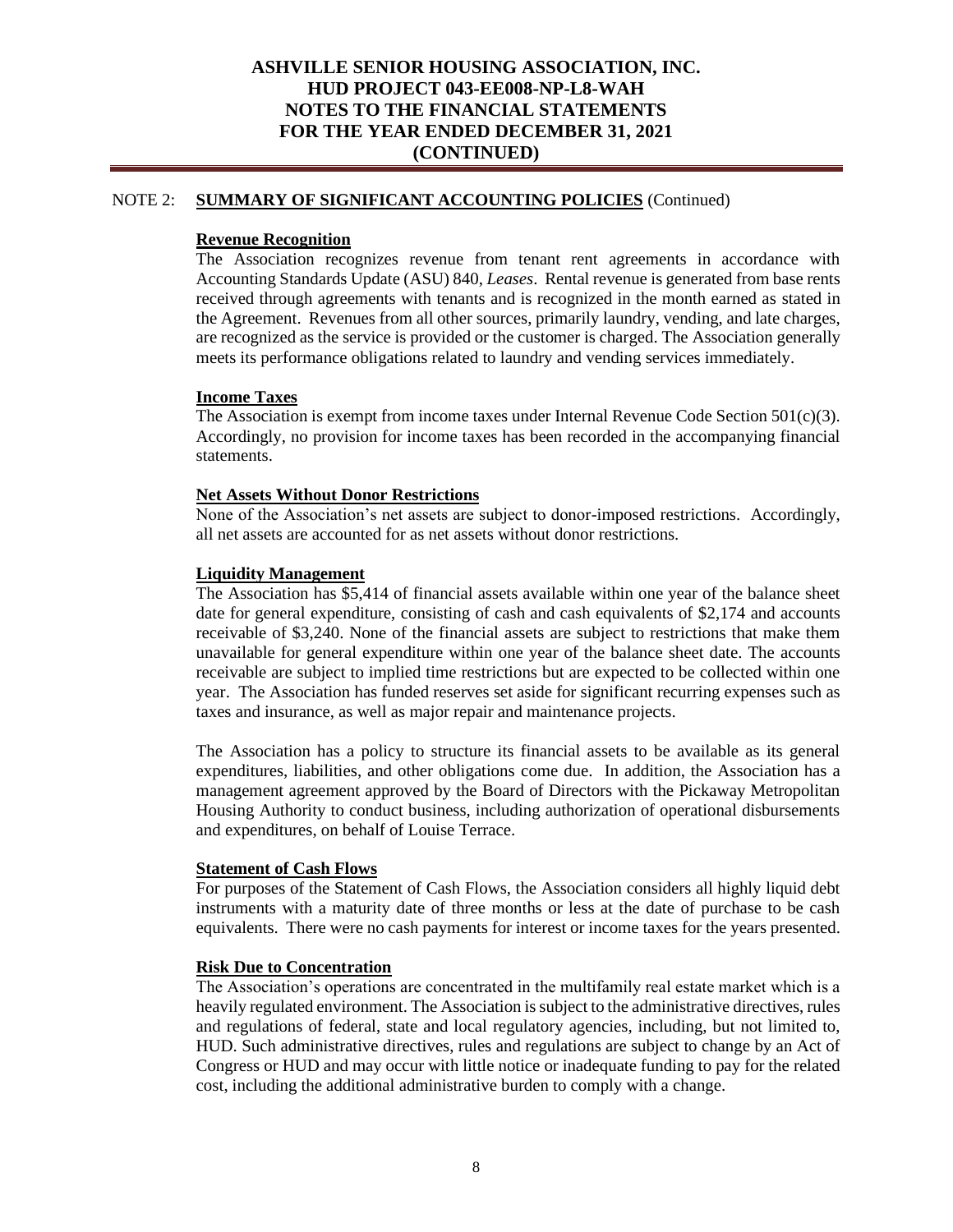# **ASHVILLE SENIOR HOUSING ASSOCIATION, INC. HUD PROJECT 043-EE008-NP-L8-WAH NOTES TO THE FINANCIAL STATEMENTS FOR THE YEAR ENDED DECEMBER 31, 2021 (CONTINUED)**

### NOTE 2: **SUMMARY OF SIGNIFICANT ACCOUNTING POLICIES** (Continued)

### **Use of Estimates**

The preparation of the financial statements in conformity with generally accepted accounting principles requires management to make estimates and assumptions that affect the amounts reported in the financial statements and accompanying notes. Although these estimates are based on management's knowledge of current events and actions it may undertake in the future, they may ultimately differ from actual results.

### **Recent Accounting Standards**

In February 2016, the Financial Accounting Standards Board (FASB) issued Accounting Standards Update (ASU) 2016-02, *Leases*. The FASB issued this ASU to increase transparency and comparability among organizations by recognizing lease assets and lease liabilities on the balance sheet and disclosing key information about leasing arrangements. The guidance is effective for periods beginning after December 15, 2021. The standard can be adopted either retrospectively to each prior reporting period presented or as a cumulative effect adjustment as of the date of adoption. The Association is currently in the process of analyzing the information necessary to determine the impact of adopting this new guidance.

### **Capital Advance Mortgage**

The Association has a non-amortizing capital advance from HUD. The mortgage is for a term of 40 years and is secured by a 41-unit apartment project in Ashville, Ohio which is the principal asset of the Association. Total principal outstanding at December 31, 2021 was \$1,947,500, and the maturity date is February 1, 2034. The note bears no interest and repayment is not required as long as the housing remains available for very low-income, elderly persons or very low-income persons with disabilities in accordance with Section 202 of the Housing Act of 1959 or Section 811 of the National Affordable Housing Act of 1990. Once these terms have been met, the note shall be considered to be paid and the principal balance discharged at maturity.

### **Management Agreement**

The Association has a contract with the Pickaway Metropolitan Housing Authority to provide management and maintenance services for the apartment project. Management fees of \$30,701 for this period were billed at 11.6 percent of residential income collected. Maintenance services are billed based on historical effort, periodically updated to actual. The amount charged to operations for these maintenance services during the year ended December 31, 2021, was \$35,922.

### **Funded Reserves**

In accordance with the terms of the contract with HUD, the Association is required to set aside certain amounts for the replacement of property and other project expenditures as approved by HUD. These reserves, which were \$232,380 at December 31, 2021, are held in separate accounts and generally are not available for operating purposes.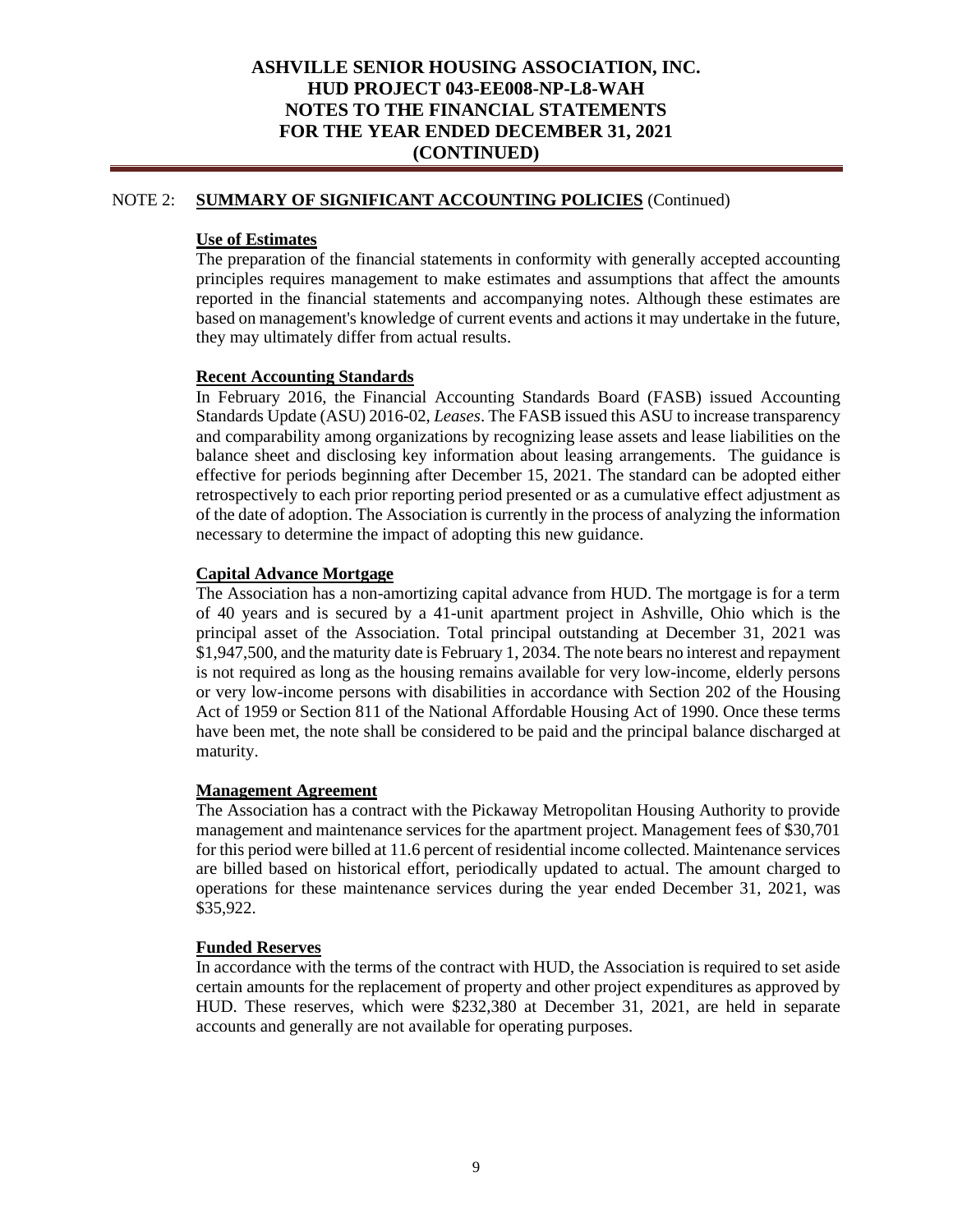# **ASHVILLE SENIOR HOUSING ASSOCIATION, INC. HUD PROJECT 043-EE008-NP-L8-WAH NOTES TO THE FINANCIAL STATEMENTS FOR THE YEAR ENDED DECEMBER 31, 2021 (CONTINUED)**

### NOTE 2: **SUMMARY OF SIGNIFICANT ACCOUNTING POLICIES** (Continued)

### **Current Vulnerability Due to Certain Concentrations**

The Association's operations are concentrated in the multifamily real estate market. In addition, the Project operates in a heavily regulated environment. The operations of the Association are subject to the administrative directives, rules and regulations of federal, state and local regulatory agencies, including, but not limited to, HUD. Such administrative directives, rules and regulations are subject to change by an Act of Congress or an administrative change mandated by HUD. Such changes may occur with little notice or inadequate funding to pay for the related cost, including the additional administrative burden to comply with a change.

The United States and the State of Ohio declared a state of emergency in March 2020 due to the COVID-19 pandemic. The financial impact of COVID-19 and the ensuing emergency measures will likely impact subsequent periods of the Ashville Senior Housing Association, Inc. The impact on the Ashville Senior Housing Association, Inc.'s future operating costs and revenues cannot be estimated.

### **Subsequent Events**

Subsequent events were evaluation through March 30, 2022, which is the date the financial statements were available to be issued.

### NOTE 3: **FUNCTIONAL EXPENSES**

The Association provides low-income housing to its tenants. The cost of providing program services and supporting activities has been summarized on a functional basis in the table below. Expenses directly attributable to a specific functional activity are reported as expenses of those functional activities. There are no functional expenses that require allocation between activities.

|                               | Supporting |                       |    |                |          |         |
|-------------------------------|------------|-----------------------|----|----------------|----------|---------|
|                               |            |                       |    | Activities     |          |         |
|                               |            | Program               |    | Management     | Total    |         |
|                               |            | and General<br>Rental |    |                | Expenses |         |
| Payroll and Benefits          | \$         | 60,257                | \$ | 0              | \$       | 60,257  |
| Administrative                |            | 17,139                |    | 0              |          | 17,139  |
| Management Fee                |            | 0                     |    | 30,701         |          | 30,701  |
| <b>Utilities</b>              |            | 68,390                |    | $\theta$       |          | 68,390  |
| Repair and Maintenance        |            | 65,451                |    | 0              |          | 65,451  |
| Taxes and Insurance           |            | 30,310                |    | $\overline{0}$ |          | 30,310  |
| Depreciation and Amortization |            | 61,707                |    | 0              |          | 61,707  |
| Total                         |            | 303,254               | \$ | 30,701         |          | 333,955 |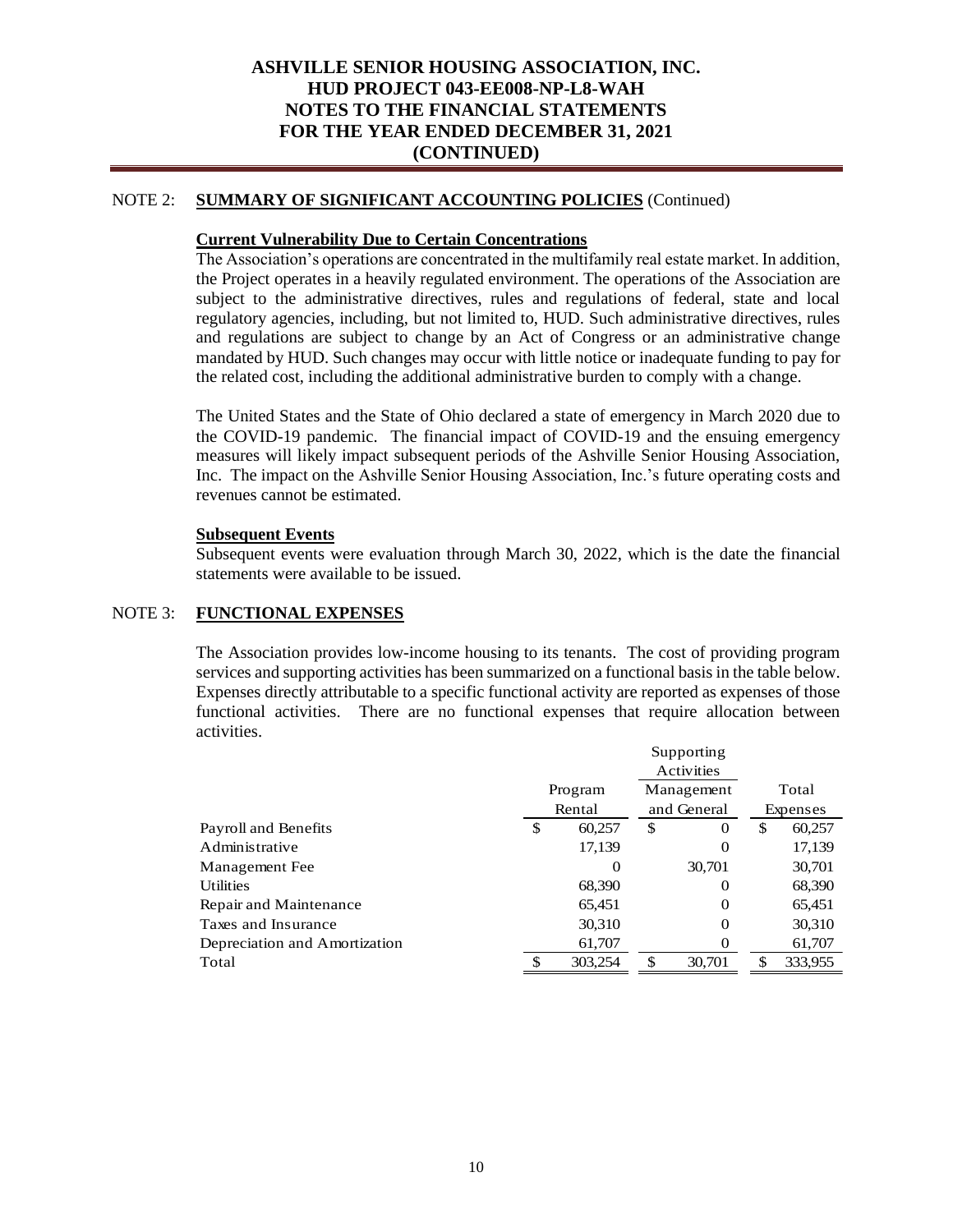# **ASHVILLE SENIOR HOUSING ASSOCIATION, INC. HUD PROJECT 043-EE008-NP-L8-WAH SUPPLEMENTARY INFORMATION REQUIRED BY HUD DECEMBER 31, 2021**

### **STATEMENT OF NET POSITION**

| <b>ASSETS</b>      |                                          |               |
|--------------------|------------------------------------------|---------------|
|                    | <b>Current Assets</b>                    |               |
| 1120               | Cash in Bank                             | \$<br>2,174   |
| 1130               | <b>Accounts Receivable</b>               | 3,240         |
|                    | 1200 Prepaid Insurance and Other         | 7,236         |
|                    | <b>Total Current Assets</b>              | 12,650        |
|                    | <b>DEPOSITS HELD</b>                     |               |
| 1191               | <b>Tenant Security Deposits</b>          | 13,222        |
|                    | <b>FUNDED RESERVES</b>                   |               |
| 1320               | Replacement Reserve                      | 179,988       |
| 1330               | Taxes and Insurance                      | 38,741        |
| 1340               | <b>Residual Receipts</b>                 | 13,651        |
|                    | <b>Total Funded Reserves</b>             | 232,380       |
|                    | <b>Property and Equipment</b>            |               |
| 1410               | Land and Land Improvements               | 390,039       |
| 1420               | <b>Building</b>                          | 1,538,508     |
| 1460               | Furnishings                              | 75,076        |
| 1465               | Office Equipment                         | 3,767         |
| 1470               | Maintenance Equipment                    | 143,491       |
|                    |                                          | 2,150,881     |
| 1495               | Less: Accumulated Depreciation           | (1,485,993)   |
|                    | <b>Net Property and Equipment</b>        | 664,888       |
|                    | <b>TOTAL ASSETS</b>                      | \$<br>923,140 |
|                    | <b>LIABILITIES AND NET DEFICIT</b>       |               |
|                    | <b>Current Liabilities</b>               |               |
| 2110               | <b>Accounts Payable</b>                  | \$<br>5,530   |
| 2120               | Accrued Wages Payable                    | 2,088         |
| 2150               | <b>Accured Property Taxes</b>            | 24,162        |
|                    | <b>Total Current Liabilities</b>         | 31,780        |
|                    | <b>Deposits Held (Contra)</b>            |               |
| 2191               | <b>Tenant Security Deposits</b>          | 13,222        |
|                    | <b>Total Deposits Held (Contra)</b>      | 13,222        |
|                    | <b>Long-Term Liabilities</b>             |               |
|                    | 2320 Capital Advance Mortgage            | 1,947,500     |
|                    | <b>Total Liabilities</b>                 | 1,992,502     |
| <b>Net Deficit</b> |                                          |               |
|                    | 3131 Deficit from Operations             | (1,069,362)   |
|                    | <b>Total Net Deficit</b>                 | (1,069,362)   |
|                    | <b>TOTAL LIABILITIES AND NET DEFICIT</b> | 923,140       |

See Independent Auditor's Report.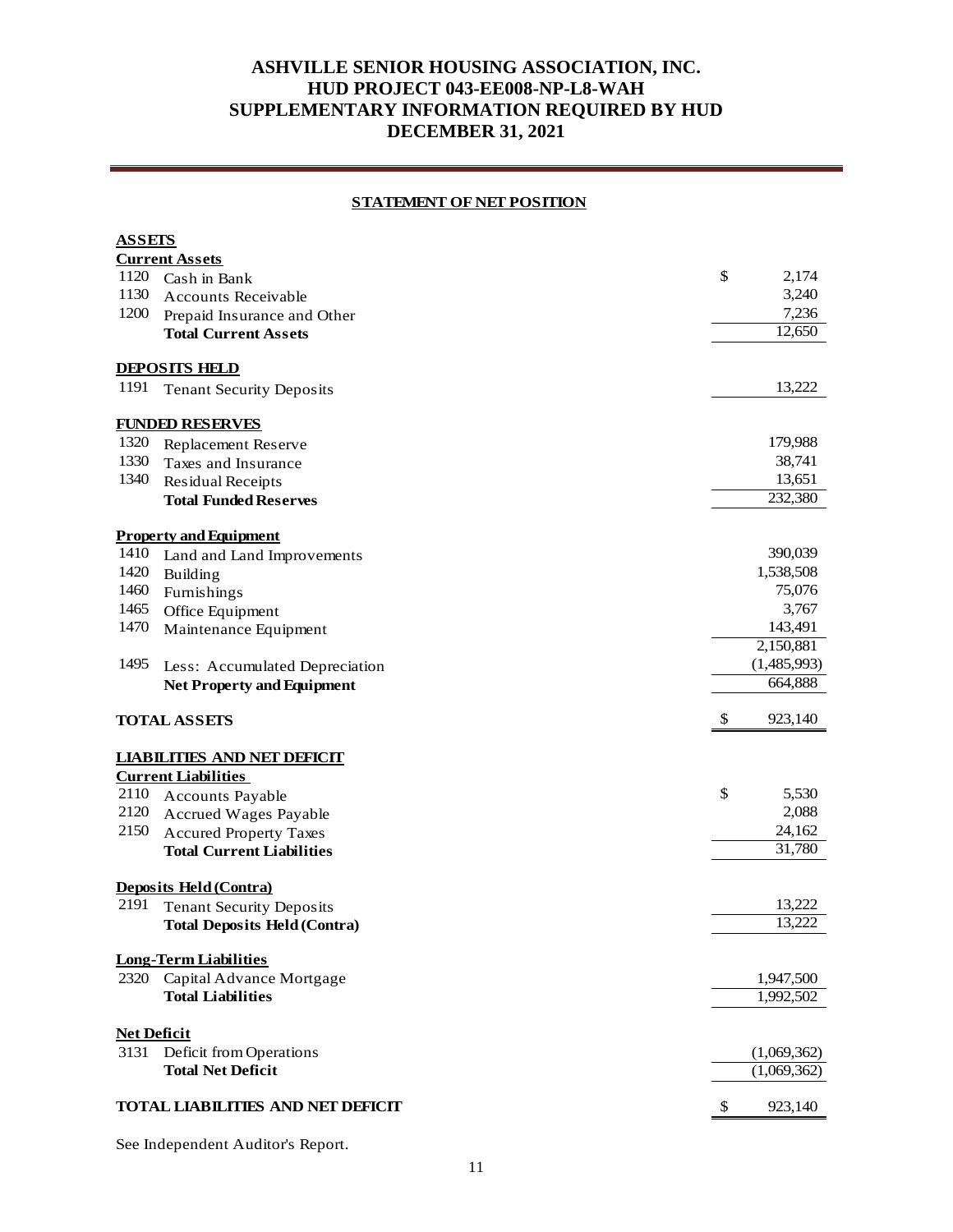### **STATEMENT OF ACTIVITIES**

|      | <b>RENT REVENUE</b>                            |                |
|------|------------------------------------------------|----------------|
| 5120 | Apartments or Member Carrying Charges (Co-     | \$.<br>155,502 |
| 5121 | Tenance Assistance Payments                    | 112,638        |
| 5220 | Vacancies                                      | (3,574)        |
|      | <b>Total Rent Revenue</b>                      | 264,566        |
|      | <b>FINANCIAL REVENUE</b>                       |                |
| 5430 | Revenue from Investments - Residual Receipts   | 6              |
| 5440 | Revenue from Investments - Replacement Reserve | 196            |
| 5490 | Revenue from Investments - Miscellaneous       | 28             |
|      | <b>Total Financial Revenue</b>                 | 230            |
|      | <b>OTHER REVENUE</b>                           |                |
| 5910 | Laundry and Vending                            | 4,550          |
| 5920 | <b>Tenant Charges</b>                          | 669            |
|      | <b>Total Other Revenue</b>                     | 5,219          |
|      | <b>TOTAL REVENUE</b>                           | 270,015        |
|      |                                                |                |

See Independent Auditor's Report.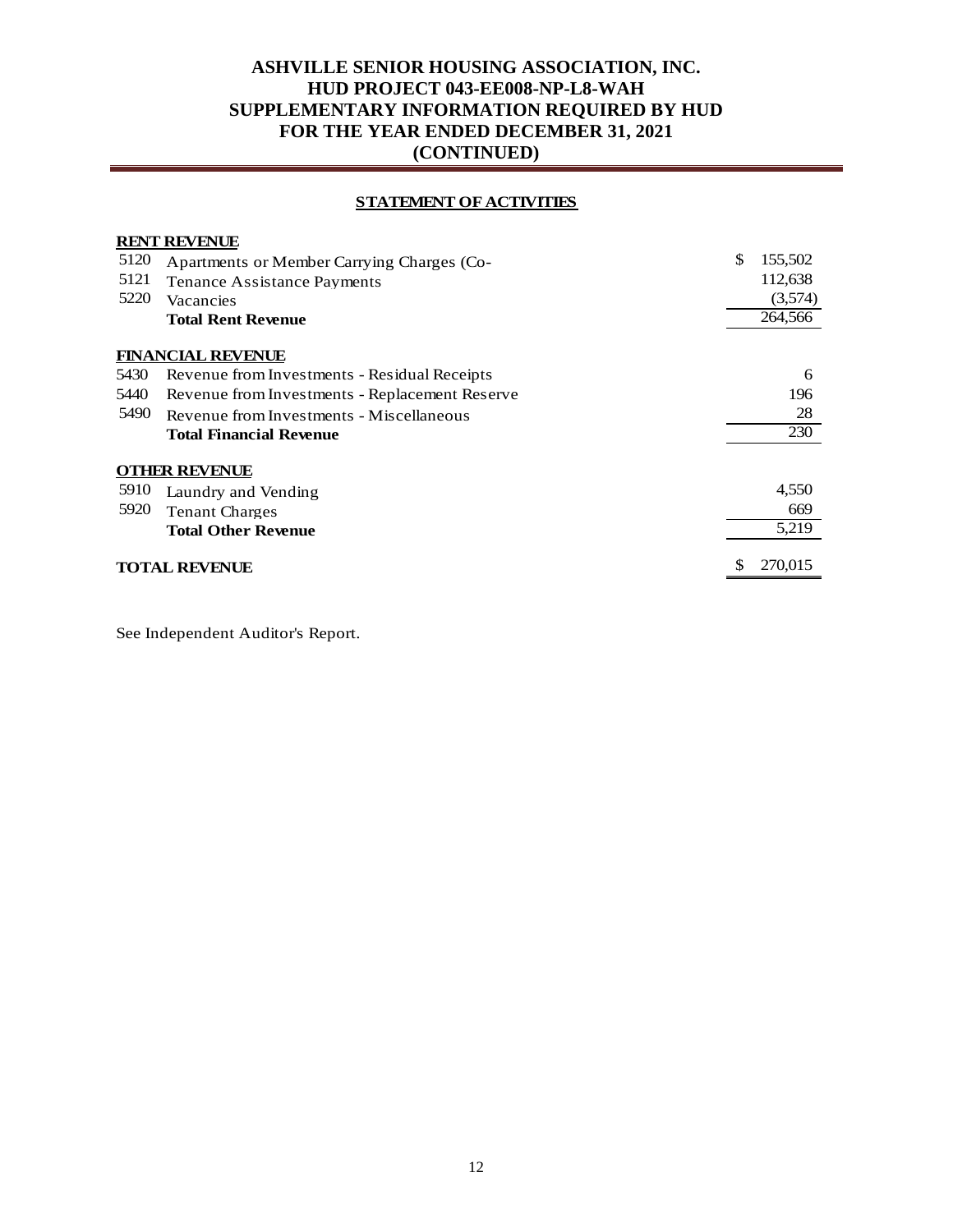### **STATEMENT OF ACTIVITIES**

(Continued)

| <b>EXPENSES</b> |                                                  |               |
|-----------------|--------------------------------------------------|---------------|
|                 | <b>Administrative Expenses</b>                   |               |
| 6210            | Advertising                                      | \$<br>424     |
| 6310            | <b>Office Salaries</b>                           | 23,696        |
| 6311            | <b>Office Supplies</b>                           | 6,008         |
| 6320            | Management                                       | 30,701        |
| 6340            | Legal Expenses (Project)                         | 116           |
| 6350            | <b>Auditing Expenses</b>                         | 5,861         |
| 6360            | Telephone and Answering Service                  | 1,912         |
| 6390            | Miscellaneous                                    | 2,818         |
|                 | <b>Total Administrative Expenses</b>             | 71,536        |
|                 | <b>Utilities Expense</b>                         |               |
|                 | 6450 Electricity (Light and Miscellaneous Power) | 34,897        |
| 6451            | Water                                            | 22,439        |
| 6452            | Gas                                              | 11,054        |
|                 | <b>Total Utilities Expense</b>                   | 68,390        |
|                 | <b>Operating and Maintenance Expense</b>         |               |
| 6517            | Janitor and Cleaning Contract                    | 20,070        |
| 6519            | Exterminating Payroll/Contract                   | 375           |
| 6525            | Garbage and Trash Removal                        | 1,415         |
| 6537            | Grounds Contract                                 | 7,500         |
| 6540            | Repairs-Payroll                                  | 20,403        |
| 6541            | Repairs-Material                                 | 8,322         |
| 6542            | Repairs Contract                                 | 24,005        |
| 6545            | Elevator Maintenance/Contract                    | 2,107         |
| 6570            | Vehicle Operation and Repairs                    | 1,657         |
|                 | <b>Total Operating and Maintenance Expense</b>   | 85,854        |
|                 | <b>Taxes and Insurance</b>                       |               |
|                 | 6710 Real Estate Taxes                           | 24,162        |
|                 | 6720 Property and Liability Insurance (Hazard)   | 5,723         |
| 6721            | <b>Fidelity Bond Insurance</b>                   | 262           |
| 6723            | Health Insurance and Other Benefits              | 16,158        |
| 6729            | Other Insurance                                  | 163           |
|                 | <b>Total Taxes and Insurance</b>                 | 46,468        |
|                 | <b>Total Expenses Before Depreciation</b>        | 272,248       |
|                 | Change in Net Deficit Before Depreciation        | (2,233)       |
|                 | 6600 Depreciation                                | 61,707        |
|                 | <b>Change in Net Deficit for the Year</b>        | (63,940)      |
|                 | Net Deficit, Beginning of Year                   | (1,005,422)   |
|                 | Net Deficit, End of Year                         | \$(1,069,362) |
|                 |                                                  |               |

See Independent Auditor's Report.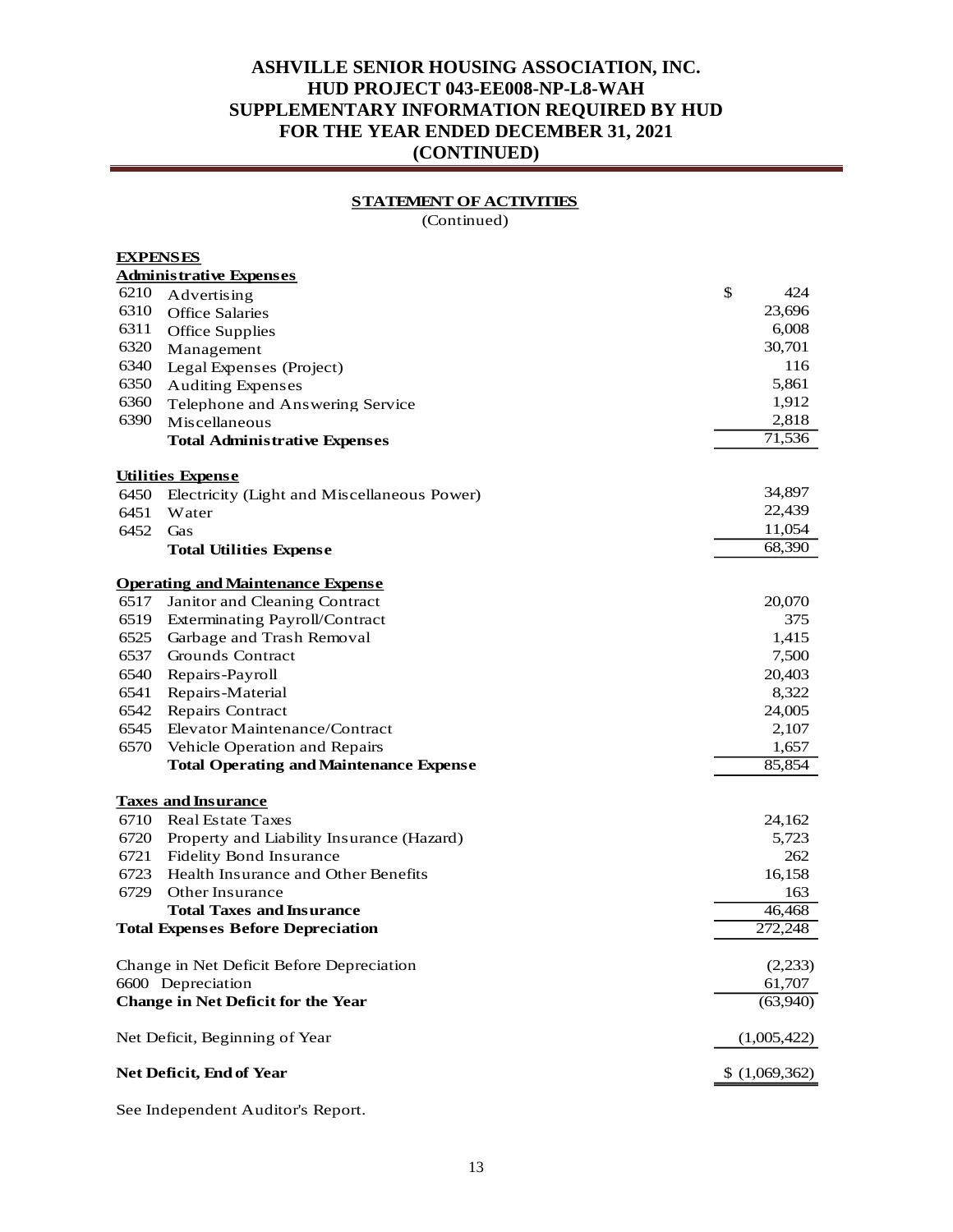### **RESERVE FOR REPLACEMENTS**

In accordance with the provisions of the regulatory agreement, restricted cash is held at financial institutions to be used for replacement of property with the approval of HUD. Following is activity for the year:

| Balance, December 31, 2020                              | S | 203,045          |
|---------------------------------------------------------|---|------------------|
| Add:<br>Monthly Deposits $(12 \times $1,047$ per month) |   | 12,564           |
| Interest Income<br>Less: Transfer                       |   | 196<br>(35, 817) |
| Balance, December 31, 2021                              |   | 179,988          |
|                                                         |   |                  |

### **RESIDUAL RECEIPTS**

| Balance, December 31, 2020<br>Add: | S | 9.914                 |
|------------------------------------|---|-----------------------|
| Deposit<br>Interest Income         |   | 3,731<br><sub>(</sub> |
| Balance, December 31, 2021         |   | 13,651                |

### **COMPUTATION OF SURPLUS CASH, DISTRIBUTIONS, AND RESIDUAL RECEIPTS - ANNUAL**

| Cash                                | 15,396 |
|-------------------------------------|--------|
| Current Obligations:                |        |
| Accounts Payable Due Within 30 Days | 5,530  |
| Accrued Wages Payable               | 2,088  |
| <b>Tenant Security Deposits</b>     | 13,222 |
| Replacement Reserve Due in 30 Days  | 1,047  |
| Total Current Obligatoins           | 21,887 |
| <b>Surplus Cash</b>                 | (6,49  |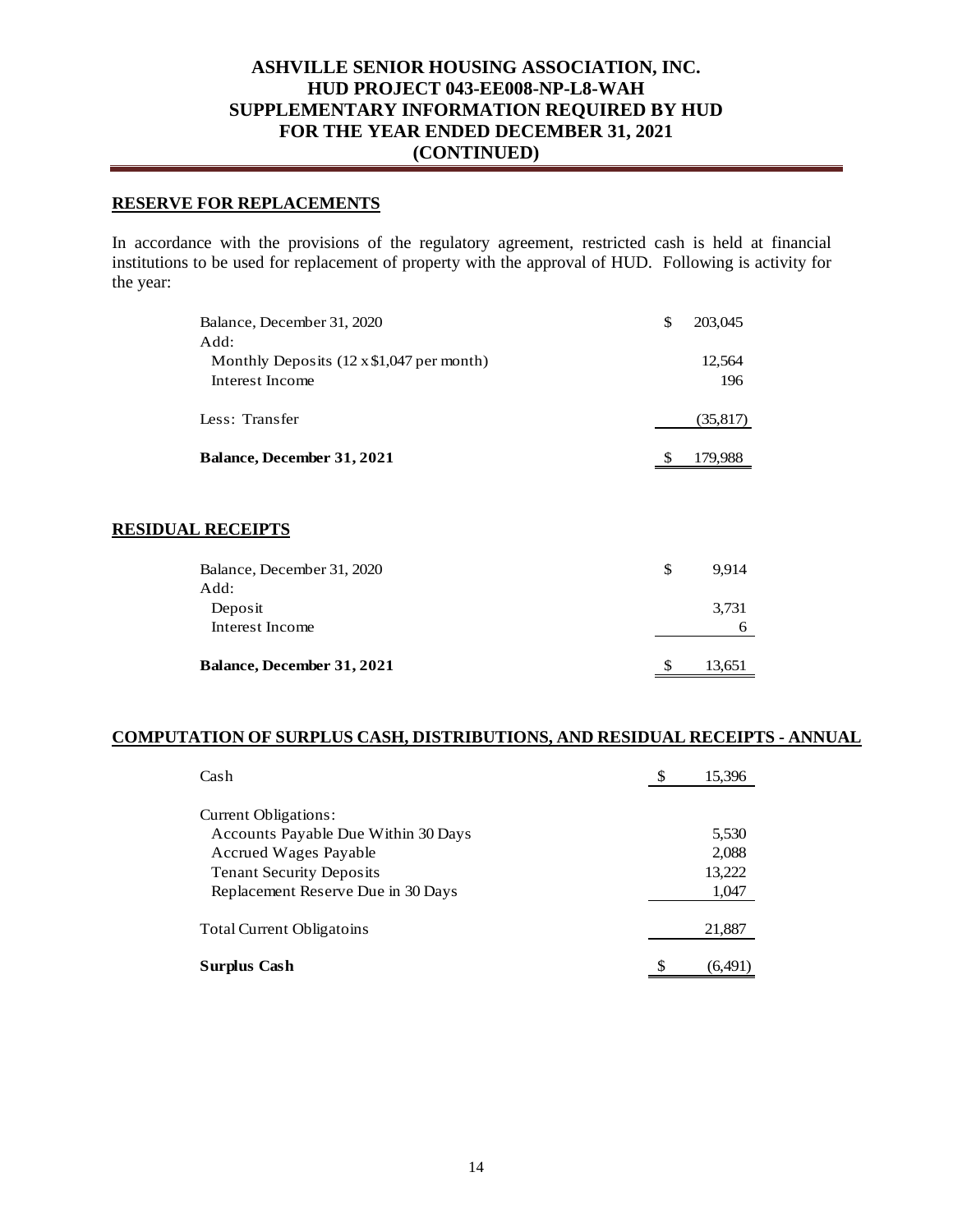### **CHANGES IN PROPERTY AND EQUIPMENT**

|                            |         | Balance<br>1/1/2021             |           |               | <b>Additions</b> |    | Deductions |    | Balance<br>12/31/2021 |  |  |
|----------------------------|---------|---------------------------------|-----------|---------------|------------------|----|------------|----|-----------------------|--|--|
| Land and Land Improvements |         | \$                              | 390,039   | <sup>\$</sup> | $\Omega$         | \$ | 0          | \$ | 390,039               |  |  |
| <b>Building</b>            |         |                                 | 1,515,228 |               | 23,280           |    | 0          |    | 1,538,508             |  |  |
| Office Equipment           |         |                                 | 3,767     |               | 0                |    | 0          |    | 3,767                 |  |  |
| Furniture and Fixtures     |         |                                 | 75,076    |               | 0                |    | 0          |    | 75,076                |  |  |
| Machinery and Equipment    |         |                                 | 143,491   |               | 0                |    | 0          |    | 143,491               |  |  |
| <b>Total Assets</b>        |         |                                 | 2.127,601 |               | 23,280           | \$ | 0          | S  | 2,150,881             |  |  |
|                            |         | <b>Accumulated Depreciation</b> |           |               |                  |    |            |    |                       |  |  |
|                            | Balance |                                 |           |               |                  |    | Balance    |    | Net Book Value        |  |  |

|                                       | 1/1/2021 |          | Additions |        | Deletions |  | 12/31/2021 |           | 12/31/2021 |         |
|---------------------------------------|----------|----------|-----------|--------|-----------|--|------------|-----------|------------|---------|
|                                       |          |          |           |        |           |  |            |           |            |         |
| Land and Land Improvements            |          | 245,268  | S         | 12.266 |           |  |            | 257.534   |            | 132,505 |
| <b>Building</b>                       |          | 995,372  |           | 43,492 |           |  |            | 1,038,864 |            | 499,644 |
| Office Equipment                      |          | 3.767    |           |        |           |  |            | 3.767     |            |         |
| Furniture and Fixtures                |          | 68,700   |           | 969    |           |  |            | 69,669    |            | 5.407   |
| Machinery and Equipment               |          | 111.179  |           | 4.980  |           |  |            | 116.159   |            | 27,332  |
| <b>Total Accumulated Depreciation</b> |          | .424.286 |           | 61,707 |           |  |            | 1,485,993 |            | 664,888 |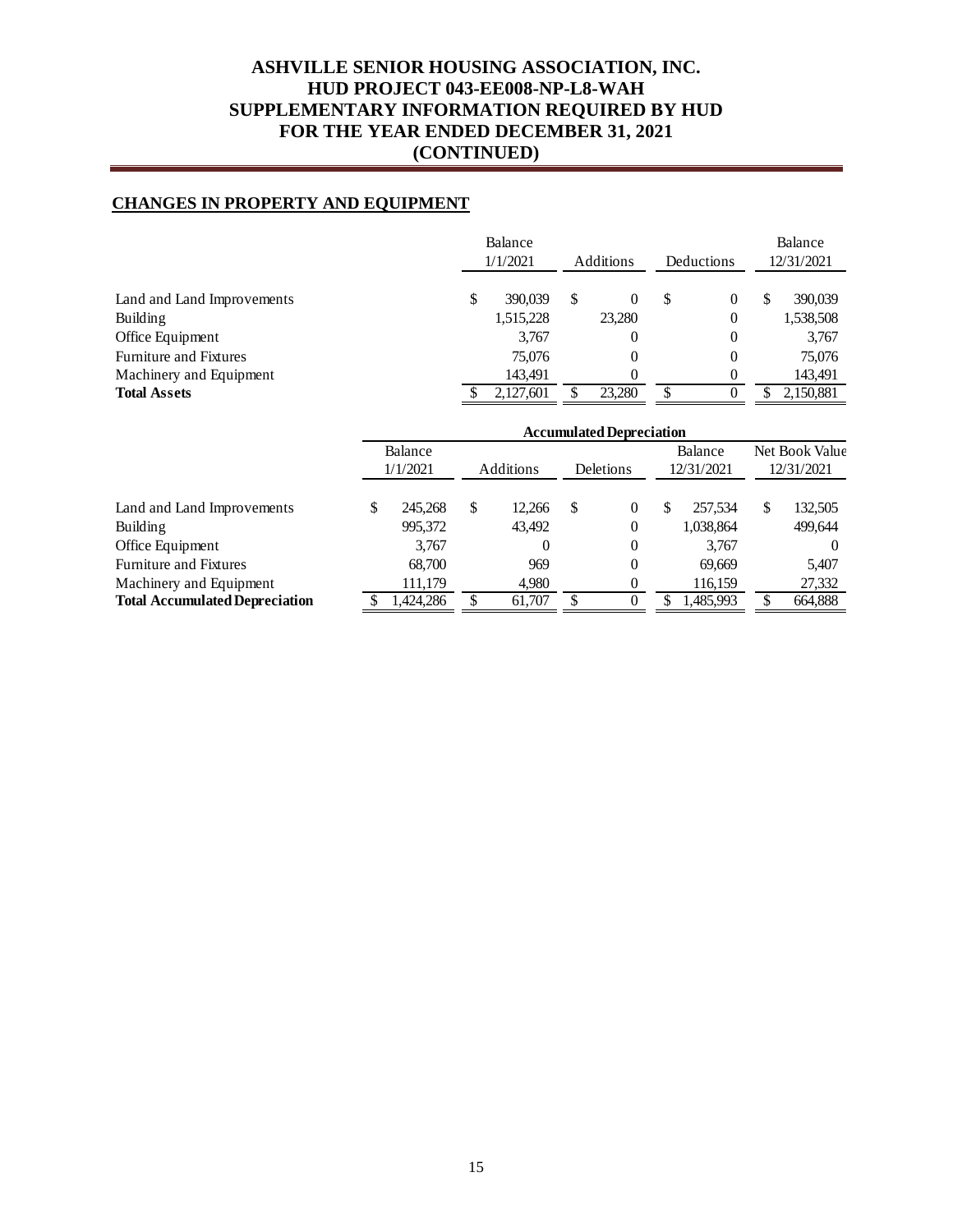# **ASHVILLE SENIOR HOUSING ASSOCIATION, INC. HUD PROJECT 043-EE008-NP-L8-WAH SCHEDULE OF EXPENDITURES OF FEDERAL AWARDS FOR THE YEAR ENDED DECEMBER 31, 2021**

| <b>Federal Grantor/</b><br><b>Pass-Trhough Grantor/</b><br>Program Title                            | <b>Assistance</b><br>Listing<br><b>Number</b> | Federal<br><b>Expenditures</b> |  |  |
|-----------------------------------------------------------------------------------------------------|-----------------------------------------------|--------------------------------|--|--|
| U.S. Department of Housing and Urban Development                                                    |                                               |                                |  |  |
| Supporting Housing for the Elderly - Section 202 Capital Advance                                    | $14.157*$                                     | S.<br>1.947.500                |  |  |
| Supporting Housing for the Elderly - Project Rental Assistance Contract (PRAC)<br>Total ALN #14.157 | 14.157                                        | 112,658<br>2.060.158           |  |  |
| <b>Total U.S. Department of Housing and Urban Development</b>                                       |                                               | 2,060,158                      |  |  |
| <b>Total Expenditures of Federal Awards</b>                                                         |                                               | 2,060,158                      |  |  |

\* The Section 202 Capital Advance represents the outstanding loan balance at January 1, 2021.

See accompanying Notes to the Schedule of Expenditures of Federal Awards.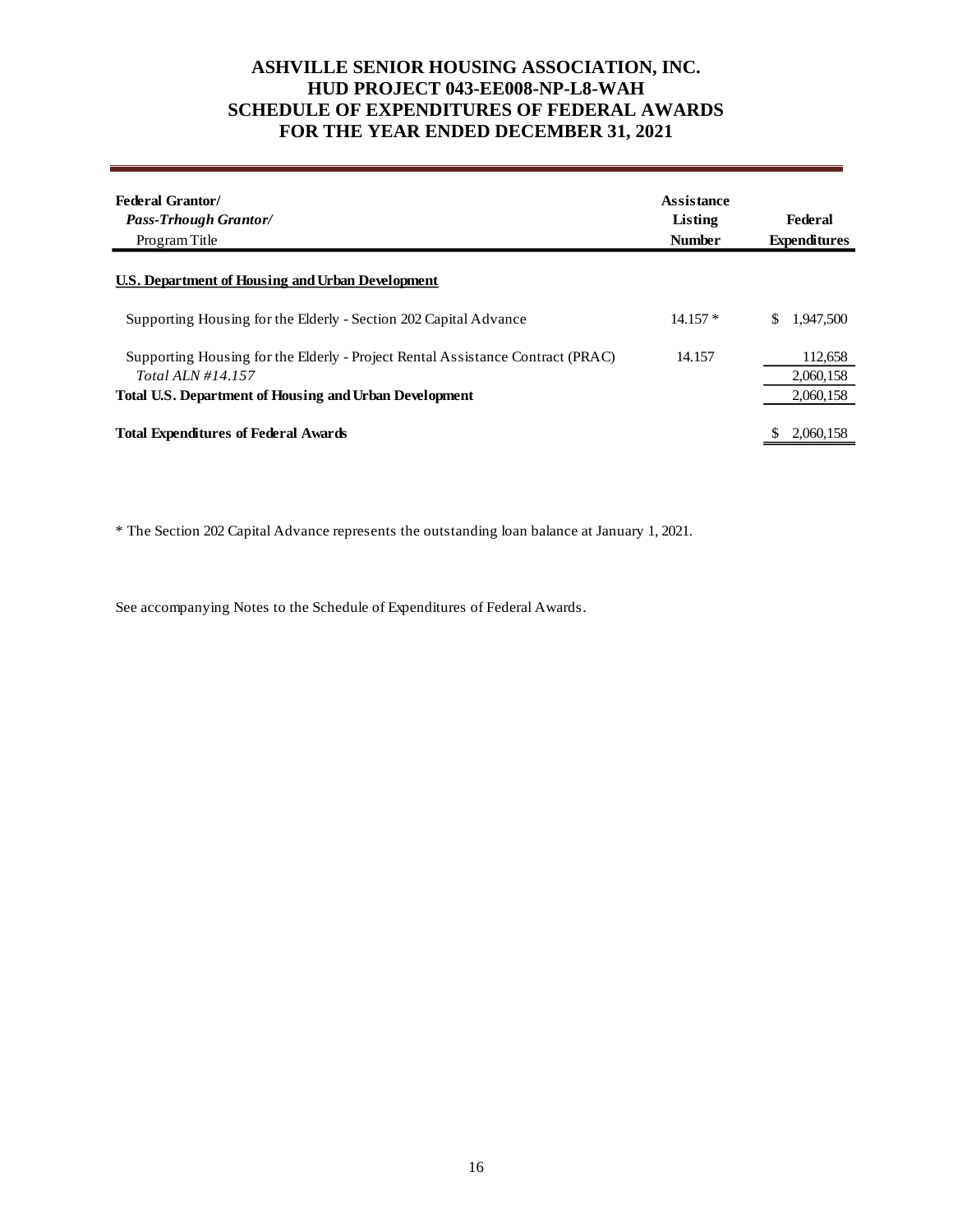## **ASHVILLE SENIOR HOUSING ASSOCIATION, INC. HUD PROJECT 043-EE008-NP-L8-WAH NOTES TO THE SCHEDULE OF EXPENDITURES OF FEDERAL AWARDS FOR THE YEAR ENDED DECEMBER 31, 2021**

### NOTE 1: **BASIS OF PRESENTATION**

The accompanying Schedule of Expenditures of Federal Awards includes the federal grant activity of the Ashville Senior Housing Association, Inc., HUD Project 043-EE008-NP-L8- WAH, under programs of the federal government for the year ended December 31, 2021. The information in this Schedule is presented in accordance with the requirements of Title 2 U.S. *Code of Federal Regulations* Part 200, *Uniform Administrative Requirements, Cost Principles, and Audit Requirements for Federal Awards* (Uniform Guidance). Because the Schedule presents only a selected portion of the operations of the Ashville Senior Housing Association, Inc., it is not intended to and does not present the financial position, changes in net assets, or cash flows of the Ashville Senior Housing Association, Inc.

### NOTE 2: **SUMMARY OF SIGNIFICANT ACCOUNTING POLICIES**

Expenditures reported on the Schedule are reported on the accrual basis of accounting. Such expenditures are recognized following the cost principles contained in the Uniform Guidance, wherein certain types of expenditures are not allowable or are limited as to reimbursement.

### NOTE 3: **INDIRECT COST RATE**

The Ashville Senior Housing Association, Inc. has elected not to use the 10 percent de minimis indirect cost rate allowed under the Uniform Guidance.

### NOTE 4: **LOAN BALANCE OUTSTANDING**

The outstanding loan balance for the Supporting Housing for the Elderly – Section 202 Capital Advance - ALN #14.157 – was \$1,947,500 at December 31, 2021.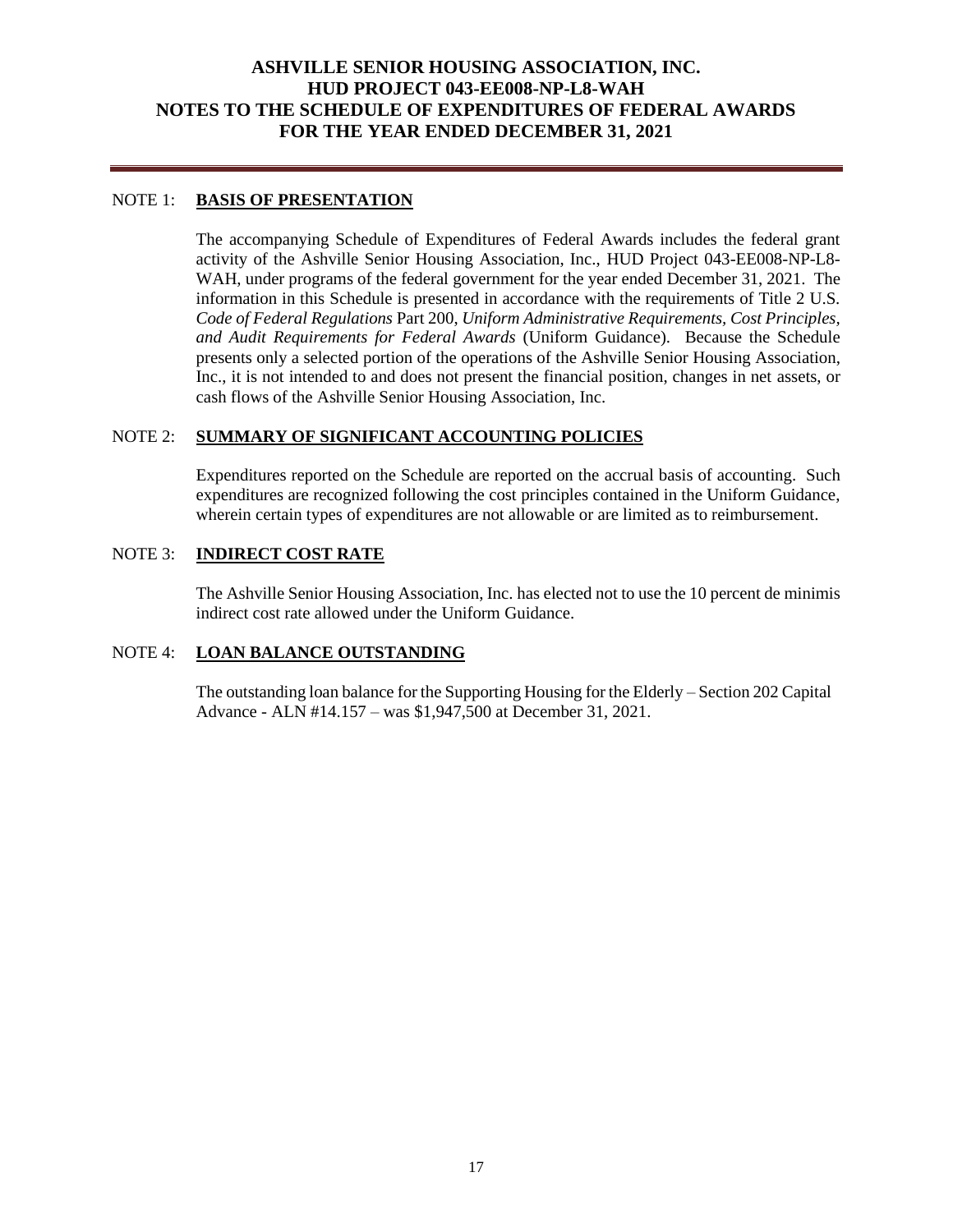# **JAMES G. ZUPKA, C.P.A., INC.**

*Certified Public Accountants 5240 East 98th Street Garfield Hts., Ohio 44125*

Member American Institute of Certified Public Accountants (216) 475 - 6136 Ohio Society of Certified Public Accountants

\_\_\_\_\_\_\_\_\_\_\_\_\_\_\_\_\_

# **REPORT ON INTERNAL CONTROL OVER FINANCIAL REPORTING AND ON COMPLIANCE AND OTHER MATTERS BASED ON AN AUDIT OF FINANCIAL STATEMENTS PERFORMED IN ACCORDANCE WITH** *GOVERNMENT AUDITING STANDARDS*

To the Partners of Ashville Senior Housing Association, Inc.

We have audited, in accordance with the auditing standards generally accepted in the United States of America and the standards applicable to financial audits contained in *Government Auditing Standards* issued by the Comptroller General of the United States, the financial statements of the Ashville Senior Housing Association, Inc., which comprise the statement of financial position as of December 31, 2021, and the related statement of activities and changes in net assets and cash flows for the year then ended, and the related notes to the financial statements, and have issued our report thereon dated March 30, 2022.

### **Report on Internal Control Over Financial Reporting**

In planning and performing our audit of the financial statements, we considered the Ashville Senior Housing Association, Inc.'s internal control over financial reporting (internal control) as a basis for designing audit procedures that are appropriate in the circumstances for the purpose of expressing our opinion on the financial statements, but not for the purpose of expressing an opinion on the effectiveness of the Ashville Senior Housing Association, Inc.'s internal control. Accordingly, we do not express an opinion on the effectiveness of the Ashville Senior Housing Association, Inc.'s internal control.

A *deficiency in internal control* exists when the design or operation of a control does not allow management or employees, in the normal course of performing their assigned functions, to prevent, or detect and correct, misstatements on a timely basis. A *material weakness* is a deficiency, or a combination of deficiencies, in internal control, such that there is a reasonable possibility that a material misstatement of the entity's financial statements will not be prevented, or detected and corrected on a timely basis. A *significant deficiency* is a deficiency, or a combination of deficiencies, in internal control that is less severe than a material weakness, yet important enough to merit attention by those charged with governance.

Our consideration of internal control was for the limited purpose described in the first paragraph of this section and was not designed to identify all deficiencies in internal control that might be material weaknesses or significant deficiencies. Given these limitations, during our audit we did not identify any deficiencies in internal control that we consider to be material weaknesses. However, material weaknesses or significant deficiencies may exist that were not identified.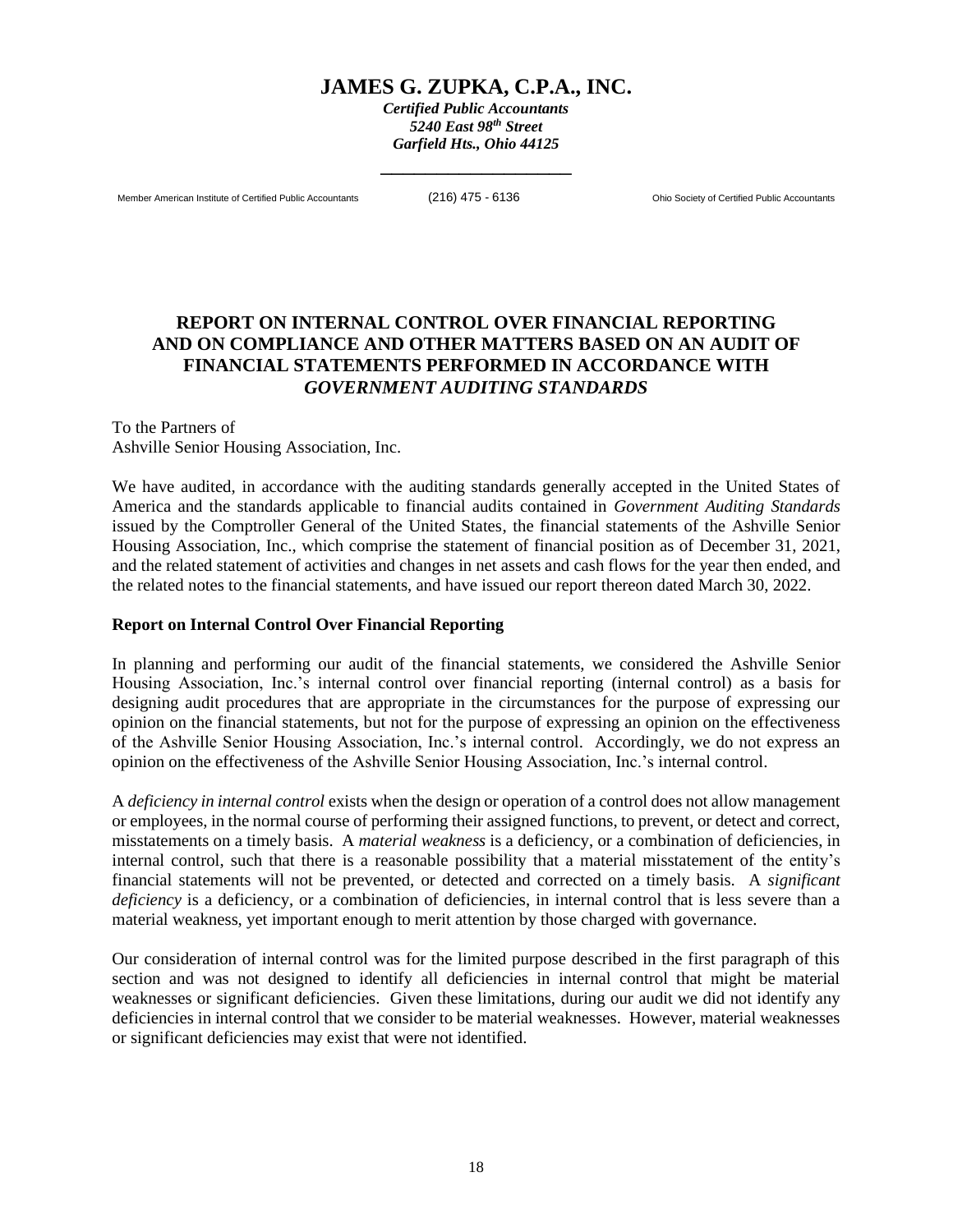### **Report on Compliance and Other Matters**

As part of obtaining reasonable assurance about whether the Ashville Senior Housing Association, Inc.'s financial statements are free from material misstatement, we performed tests of its compliance with certain provisions of laws, regulations, contracts, and grant agreements, noncompliance with which could have a direct and material effect on the financial statements. However, providing an opinion on compliance with those provisions was not an objective of our audit, and accordingly, we do not express such an opinion. The results of our tests disclosed no instances of noncompliance or other matters that are required to be reported under *Government Auditing Standards*.

### **Purpose of this Report**

The purpose of this report is solely to describe the scope of our testing of internal control and compliance and the results of that testing, and not to provide an opinion on the effectiveness of the Ashville Senior Housing Association, Inc.'s internal control or on compliance. This report is an integral part of an audit performed in accordance with *Government Auditing Standards* in considering the Ashville Senior Housing Association, Inc.'s internal control and compliance. Accordingly, this communication is not suitable for any other purpose.

amescal. Zupka, CPA, Inc.

James G. Zupka, CPA, Inc. Certified Public Accountants

March 30, 2022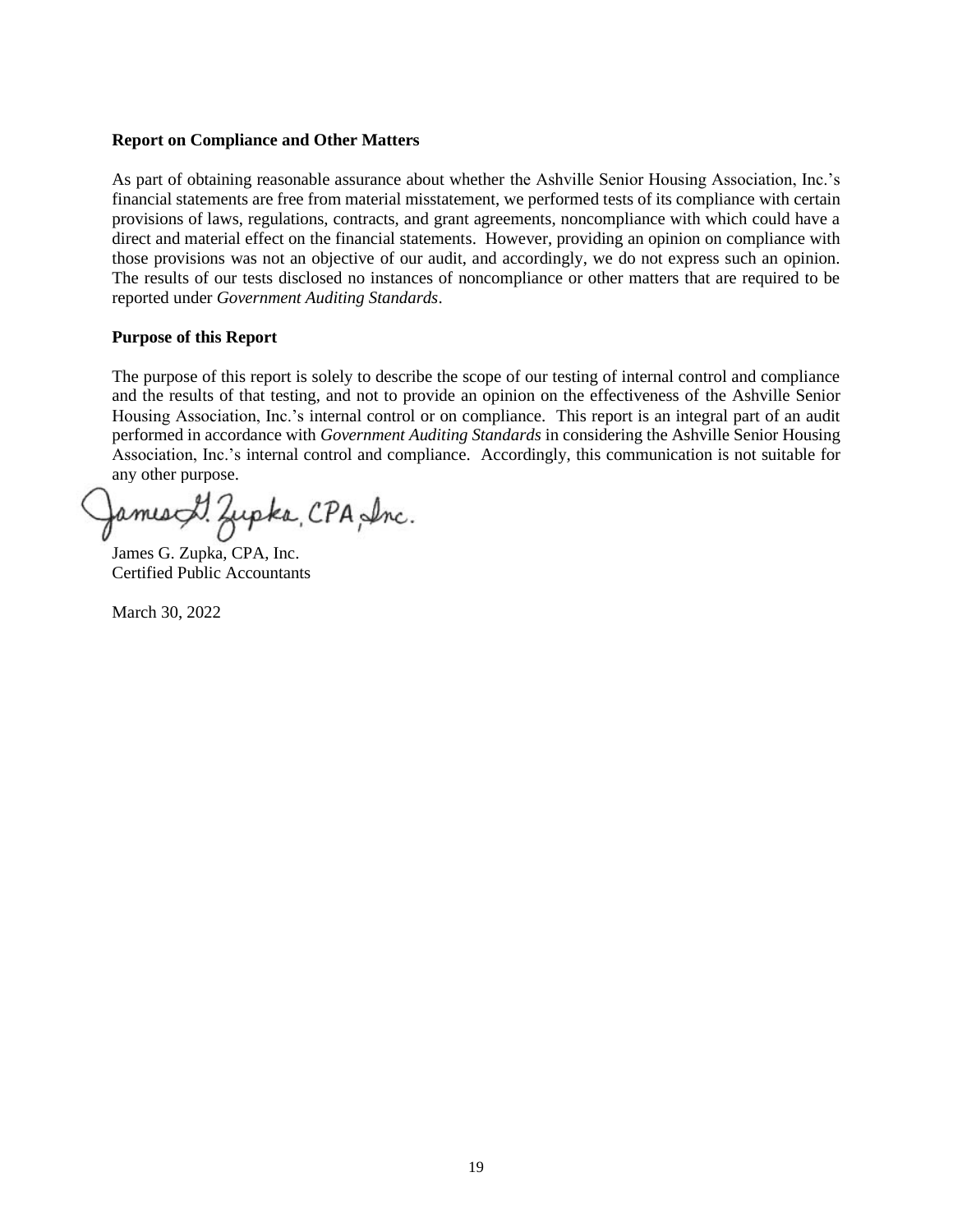# **JAMES G. ZUPKA, C.P.A., INC.**

*Certified Public Accountants 5240 East 98th Street Garfield Hts., Ohio 44125*

\_\_\_\_\_\_\_\_\_\_\_\_\_\_\_\_\_

Member American Institute of Certified Public Accountants (216) 475 – 6136 Ohio Society of Certified Public Accountants

# **REPORT ON COMPLIANCE FOR EACH MAJOR PROGRAM AND REPORT ON INTERNAL CONTROL OVER COMPLIANCE REQUIRED BY THE UNIFORM GUIDANCE**

To the Partners of Ashville Senior Housing Association, Inc.

### **Report on Compliance for Each Major Federal Program**

### *Opinion on Each Major Federal Program*

We have audited the Ashville Senior Housing Association, Inc.'s compliance with the types of compliance requirements identified as subject to audit in the OMB *Compliance Supplement* that could have a direct and material effect on the Ashville Senior Housing Association, Inc.'s major federal program for the year ended December 31, 2021. The Ashville Senior Housing Association, Inc.'s major federal program is identified in the summary of auditor's results section of the accompanying Schedule of Findings and Questioned Costs.

In our opinion, the Ashville Senior Housing Association, Inc. complied, in all material respects, with the compliance requirements referred to above that could have a direct and material effect on its major federal program for the year ended December 31, 2021.

### *Basis for Opinion on Each Major Federal Program*

We conducted our audit of compliance in accordance with auditing standards generally accepted in the United States of America (GAAS); the standards applicable to financial audits contained in *Government Auditing Standards,* issued by the Comptroller General of the United States; and the audit requirements of Title 2 U.S. *Code of Federal Regulations* Part 200, *Uniform Administrative Requirements, Cost Principles, and Audit Requirements for Federal Awards* (Uniform Guidance). Our responsibilities under those standards and the Uniform Guidance are further described in the Auditor's Responsibilities for the Audit of Compliance section of our report.

We are required to be independent of the Ashville Senior Housing Association, Inc. and to meet our other ethical responsibilities, in accordance with relevant ethical requirements relating to our audit. We believe that the audit evidence we have obtained is sufficient and appropriate to provide a basis for our opinion on compliance for each major federal program. Our audit does not provide a legal determination of the Ashville Senior Housing Association, Inc.'s compliance with the compliance requirements referred to above.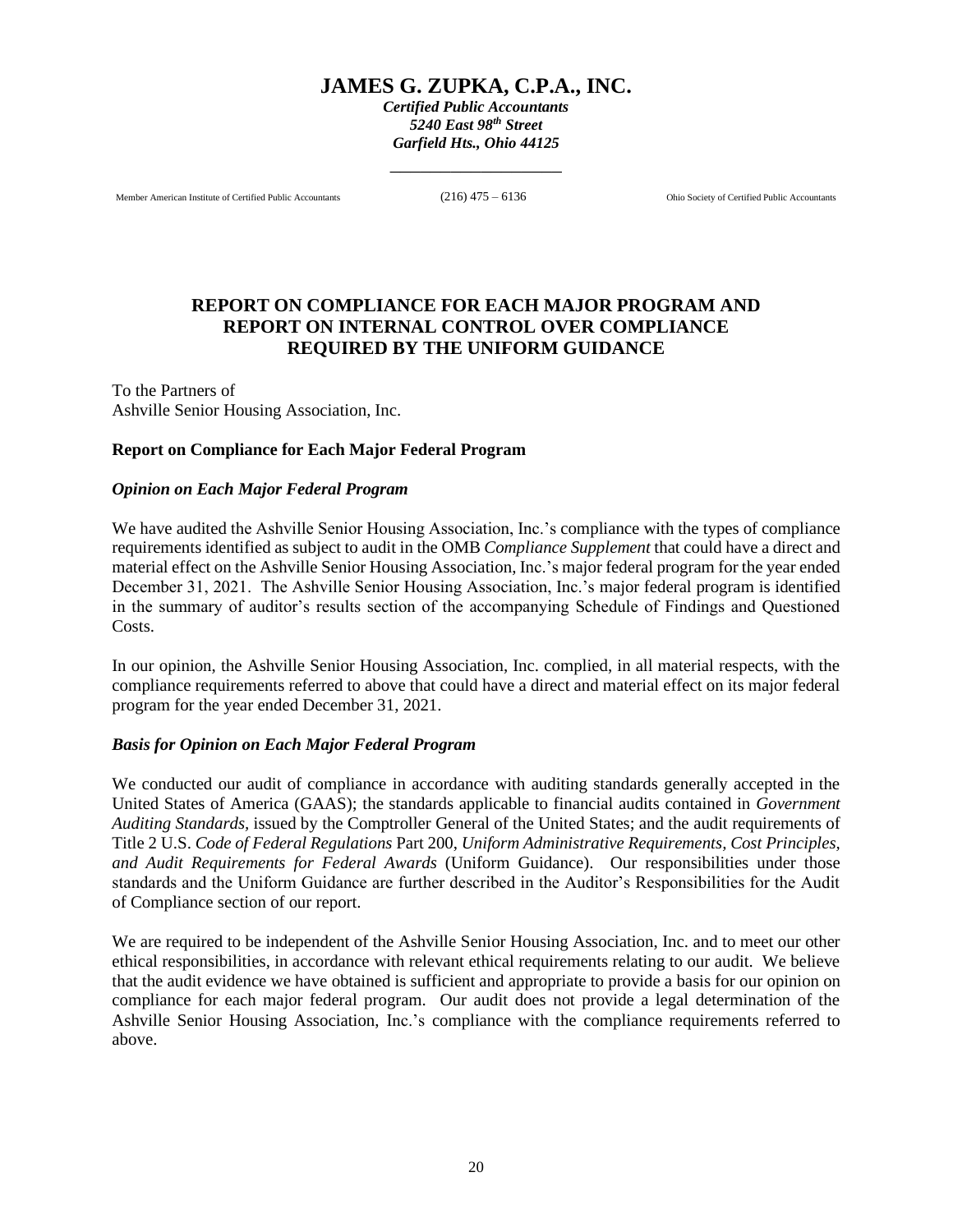### *Responsibilities of Management for Compliance*

Management is responsible for compliance with the requirements referred to above and for the design, implementation, and maintenance of effective internal control over compliance with the requirements of laws, statutes, regulations, rules and provisions of contracts or grant agreements to the Ashville Senior Housing Association, Inc.'s federal programs.

### *Auditor's Responsibilities for the Audit of Compliance*

Our objectives are to obtain reasonable assurance about whether material noncompliance with the compliance requirements referred to above occurred, whether due to fraud or error, and express an opinion on the Ashville Senior Housing Association, Inc.'s compliance based on our audit. Reasonable assurance is a high level of assurance but is not absolute assurance and therefore is not a guarantee that an audit conducted in accordance with GAAS, *Government Auditing Standards*, and the Uniform Guidance will always detect material noncompliance when it exists. The risk of not detecting material noncompliance resulting from fraud is higher than for that resulting from error, as fraud may involve collusion, forgery, intentional omissions, misrepresentations, or the override of internal control. Noncompliance with the compliance requirements referred to above is considered material, if there is a substantial likelihood that, individually or in the aggregate, it would influence the judgment made by a reasonable user of the report on compliance about Ashville Senior Housing Association, Inc.'s compliance with the requirements of each major federal program as a whole.

In performing an audit in accordance with GAAS, *Government Auditing Standards*, and the Uniform Guidance, we

- exercise professional judgment and maintain professional skepticism throughout the audit.
- identify and assess the risks of material noncompliance, whether due to fraud or error, and design and perform audit procedures responsive to those risks. Such procedures include examining, on a test basis, evidence regarding the Ashville Senior Housing Association, Inc.'s compliance with the compliance requirements referred to above and performing such other procedures as we considered necessary in the circumstances.
- obtain an understanding of the Ashville Senior Housing Association, Inc.'s internal control over compliance relevant to the audit in order to design audit procedures that are appropriate in the circumstances and to test and report on internal control over compliance in accordance with the Uniform Guidance, but not for the purpose of expressing an opinion on the effectiveness of the Ashville Senior Housing Association, Inc.'s internal control over compliance. Accordingly, no such opinion is expressed.

We are required to communicate with those charged with governance regarding, among other matters, the planned scope and timing of the audit and any significant deficiencies and material weaknesses in internal control over compliance that we identified during the audit.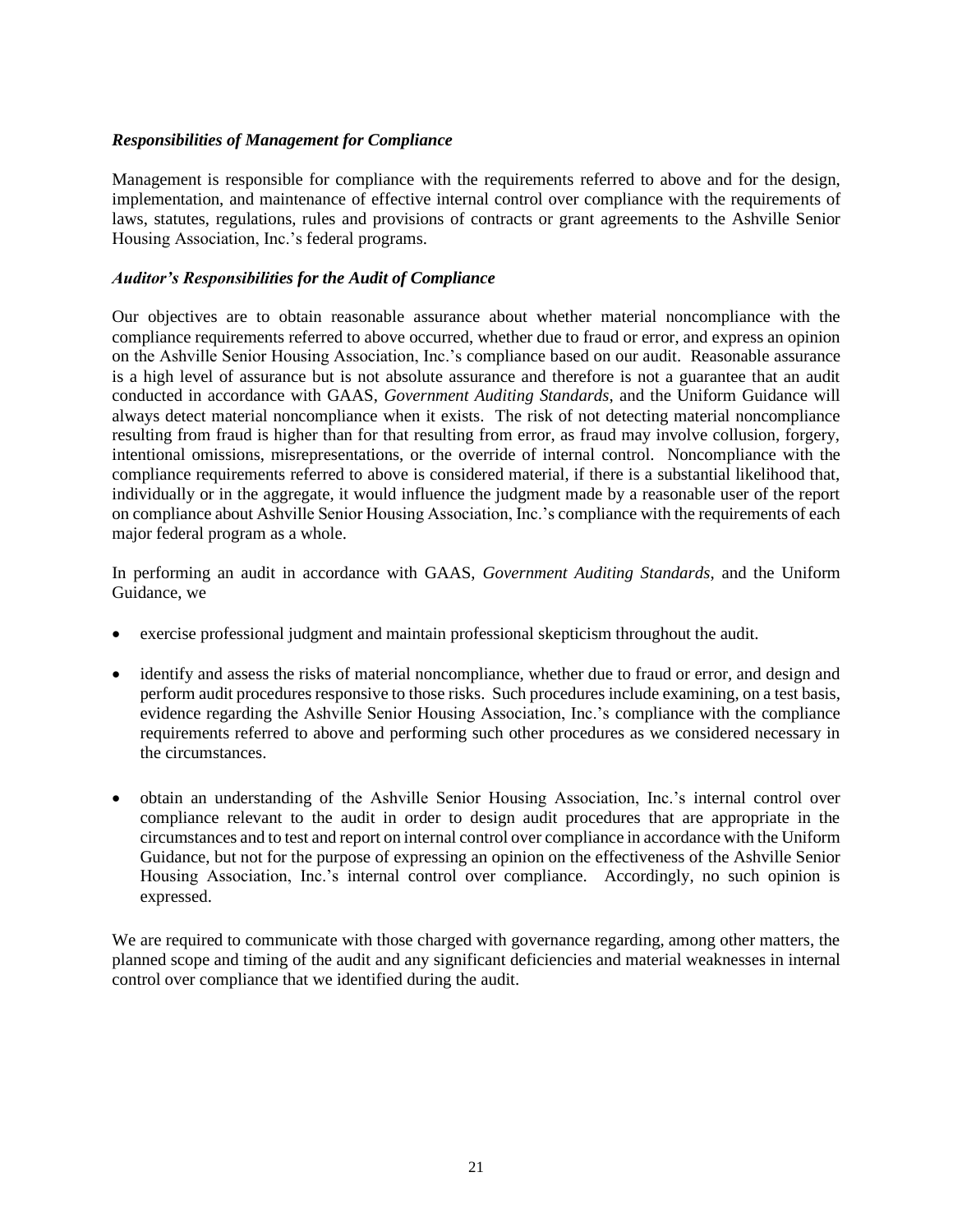### **Report on Internal Control Over Compliance**

A *deficiency in internal control over compliance* exists when the design or operation of a control over compliance does not allow management or employees, in the normal course of performing their assigned functions, to prevent, or detect and correct, noncompliance with a type of compliance requirement of a federal program on a timely basis. A *material weakness in internal control over compliance* is a deficiency, or combination of deficiencies, in internal control over compliance, such that there is a reasonable possibility that material noncompliance with a type of compliance requirement of a federal program will not be prevented, or detected and corrected, on a timely basis. A *significant deficiency in internal control over compliance* is a deficiency, or a combination of deficiencies, in internal control over compliance with a type of compliance requirement of a federal program that is less severe than a material weakness in internal control over compliance, yet important enough to merit attention by those charged with governance.

Our consideration of internal control over compliance was for the limited purpose described in the Auditor's Responsibilities for the Audit of Compliance section above and was not designed to identify all deficiencies in internal control over compliance that might be material weaknesses or significant deficiencies in internal control over compliance. Given these limitations, during our audit we did not identify any deficiencies in internal control over compliance that we consider to be material weaknesses, as defined above. However, material weaknesses or significant deficiencies in internal control over compliance may exist that were not identified.

Our audit was not designed for the purpose of expressing an opinion on the effectiveness of internal control over compliance. Accordingly, no such opinion is expressed.

The purpose of this report on internal control over compliance is solely to describe the scope of our testing of internal control over compliance and the results of that testing based on the requirements of the Uniform Guidance. Accordingly, this report is not suitable for any other purpose.

G. Zupka, CPA, Inc.

James G. Zupka, CPA, Inc. Certified Public Accountants

March 30, 2022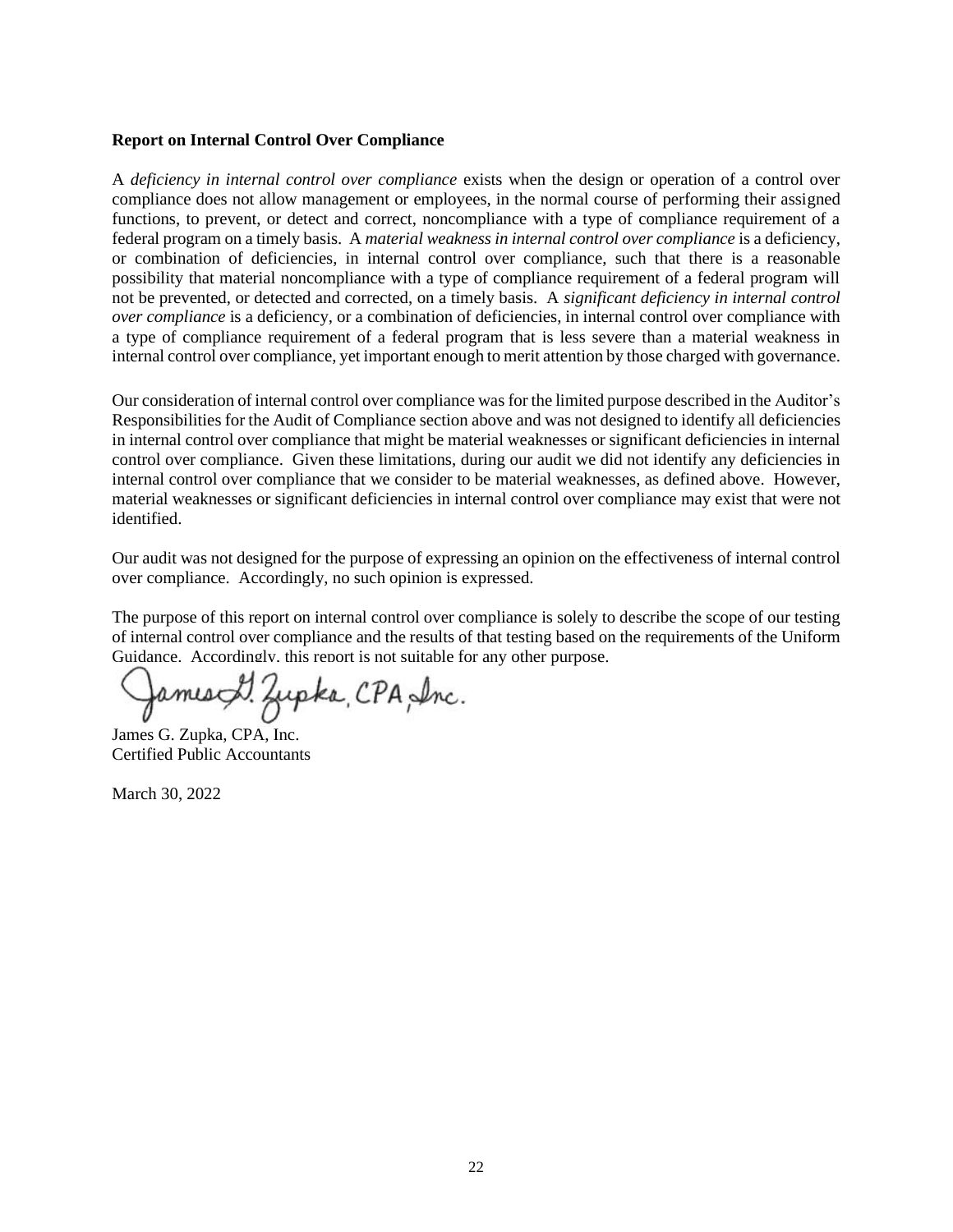# **ASHVILLE SENIOR HOUSING ASSOCIATION, INC. HUD PROJECT #043-EE008-NP-L8-WAH SCHEDULE OF FINDINGS AND QUESTIONED COSTS FOR THE YEAR ENDED DECEMBER 31, 2021**

| 1. SUMMARY OF AUDITOR'S RESULTS                                                                                  |                                                                                                                   |                                         |  |  |  |  |
|------------------------------------------------------------------------------------------------------------------|-------------------------------------------------------------------------------------------------------------------|-----------------------------------------|--|--|--|--|
| 2021(i)                                                                                                          | Type of Financial Statement Opinion                                                                               | Unmodified                              |  |  |  |  |
|                                                                                                                  | 2021(ii) Were there any material control weaknesses reported at the financial statement level (GAGAS)?            | N <sub>0</sub>                          |  |  |  |  |
| 2021(ii)                                                                                                         | Were there any significant deficiencies in internal control reported at the financial statement level<br>(GAGAS)? | N <sub>0</sub>                          |  |  |  |  |
|                                                                                                                  | 2021(iii) Was there any reported material noncompliance at the financial statement level (GAGAS)?                 | N <sub>0</sub>                          |  |  |  |  |
|                                                                                                                  | 2021(iv) Were there any material internal control weaknesses reported for major federal programs?                 | N <sub>0</sub>                          |  |  |  |  |
|                                                                                                                  | 2021(iv) Were there any significant deficiencies in internal control reported for major federal programs?         | N <sub>0</sub>                          |  |  |  |  |
|                                                                                                                  | $2021(v)$ Type of Major Programs' Compliance Opinion                                                              | Unmodified                              |  |  |  |  |
|                                                                                                                  | $2021$ (vi) Are there any reportable findings under $2$ CFR $200.516(a)$ ?                                        | N <sub>0</sub>                          |  |  |  |  |
|                                                                                                                  | 2021(vii) Major Programs (list):                                                                                  |                                         |  |  |  |  |
|                                                                                                                  | Section 202 Capital Advance - ALN #14.157                                                                         |                                         |  |  |  |  |
|                                                                                                                  | 2021(viii) Dollar Threshold: Type A\B Programs                                                                    | Type A: \$750,000<br>Type B: All Others |  |  |  |  |
|                                                                                                                  | 2021(ix) Low Risk Auditee?                                                                                        | Yes                                     |  |  |  |  |
| 2. FINDINGS RELATED TO THE FINANCIAL STATEMENTS REQUJIRED TO BE REPORTED IN<br>REPORTED IN ACCORDANCE WITH GAGAS |                                                                                                                   |                                         |  |  |  |  |
| None.                                                                                                            |                                                                                                                   |                                         |  |  |  |  |
| 3. FINDINGS AND QUESTIONED COSTS FOR FEDERAL AWARDS                                                              |                                                                                                                   |                                         |  |  |  |  |
| None.                                                                                                            |                                                                                                                   |                                         |  |  |  |  |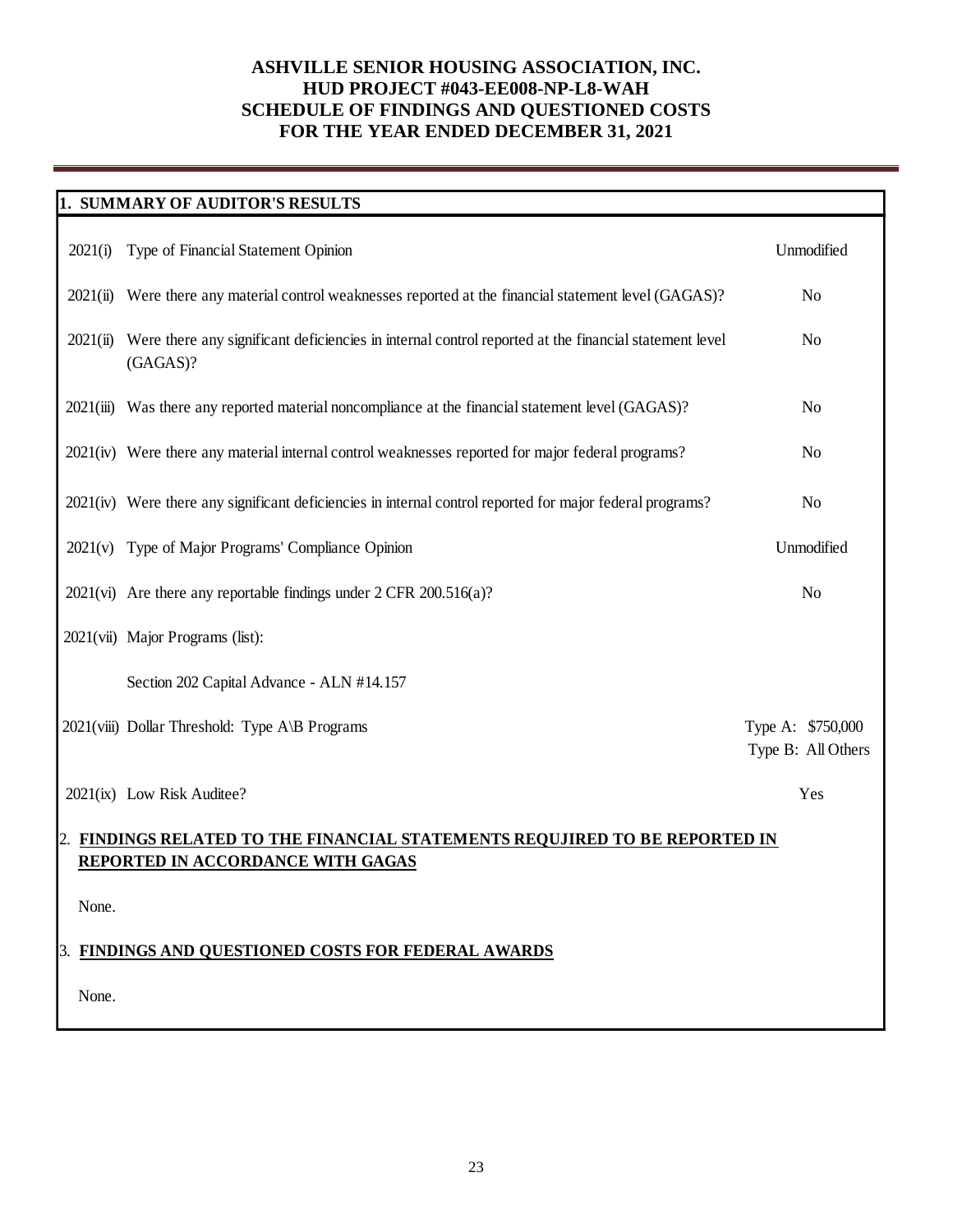# **ASHVILLE SENIOR HOUSING ASSOCIATION, INC. HUD PROJECT #043-EE008-NP-L8-WAH SCHEDULE OF PRIOR AUDIT FINDINGS AND RECOMMENDATIONS FOR THE YEAR ENDED DECEMBER 31, 2021**

There were no findings or questioned costs for the year ended December 31, 2020.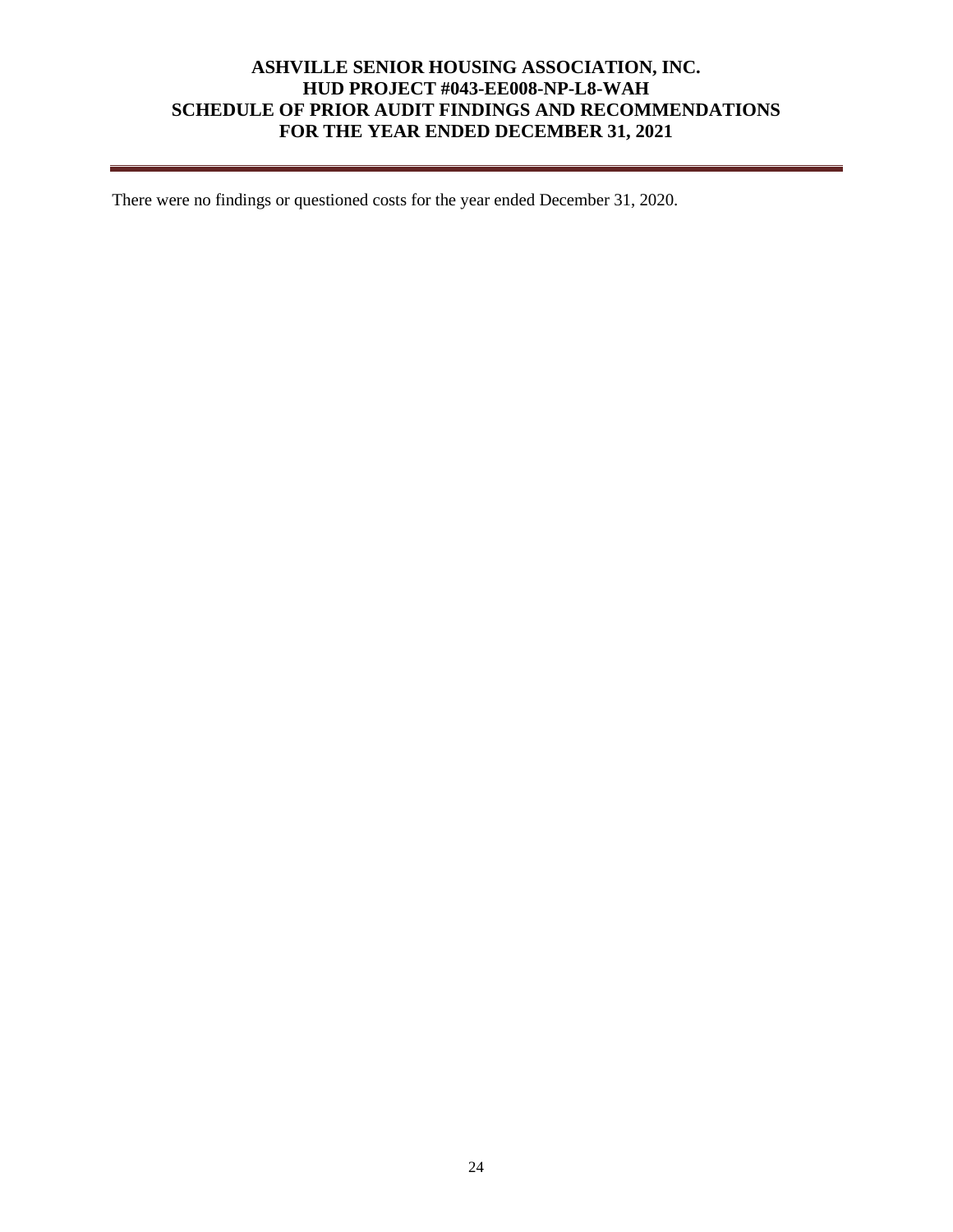# **ASHVILLE SENIOR HOUSING ASSOCIATION, INC. HUD PROJECT #043-EE008-NP-L8-WAH**

# **MORTGAGOR'S CERTIFICATION**

# **FOR THE YEAR ENDED DECEMBER 31, 2021**

We hereby certify that we have examined the accompanying 2021 financial statements and supplemental data of **ASHVILLE SENIOR HOUSING ASSOCIATION, INC.** and, to the best of our knowledge and belief, the same is complete and accurate.

Date

\_\_\_\_\_\_\_\_\_\_\_\_\_\_\_\_\_\_\_\_\_\_\_\_\_\_\_\_\_\_\_\_\_\_\_\_

\_\_\_\_\_\_\_\_\_\_\_\_\_\_\_\_\_\_\_\_\_\_\_\_\_\_\_\_\_\_\_\_\_\_\_\_

\_\_\_\_\_\_\_\_\_\_\_\_\_\_\_\_\_\_\_\_\_\_\_\_\_\_\_\_\_\_\_\_\_\_\_\_